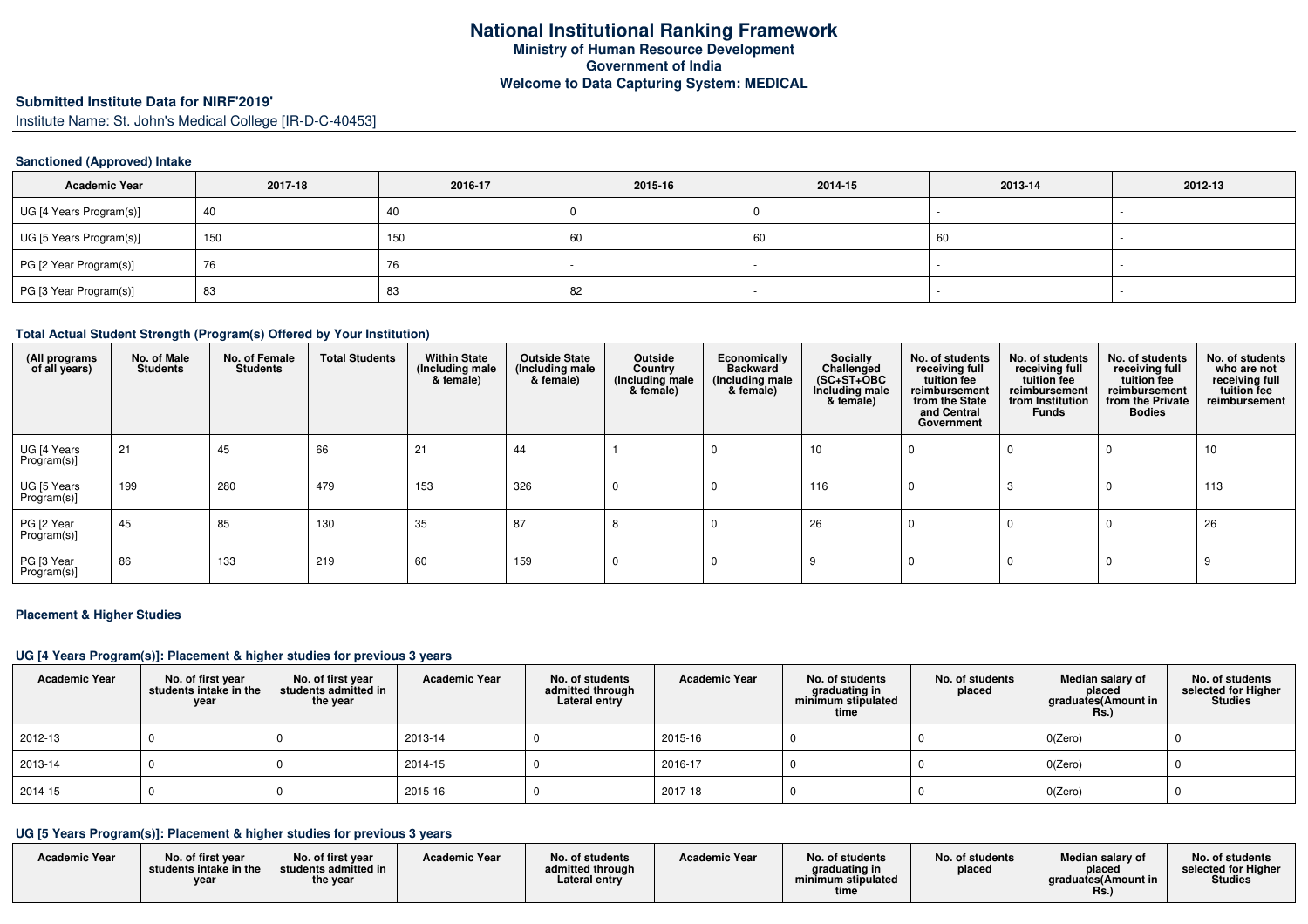| 2010-11     | 60 | 60 | 2011-12 | 2014-15 | 53 | ററ<br>ت∠ | 50000(Fifty thousand<br>only)      | 30 |
|-------------|----|----|---------|---------|----|----------|------------------------------------|----|
| $2011 - 12$ | 60 | 60 | 2012-13 | 2015-16 |    | نګ       | 52000 (Fifty two<br>thousand only) | 20 |
| 2012-13     | 60 | 60 | 2013-14 | 2016-17 | 55 | -45      | 54000(Fifty four<br>thousand only) | 10 |

# **PG [2 Years Program(s)]: Placement & higher studies for previous 3 years**

| <b>Academic Year</b> | No. of first year<br>students intake in the<br>year | No. of first year<br>students admitted in<br>the vear | <b>Academic Year</b> | No. of students graduating in minimum<br>stipulated time | No. of students<br>placed | Median salary of<br>placed<br>graduates(Amount in<br><b>Rs.</b> ) | No. of students<br>selected for Higher<br><b>Studies</b> |
|----------------------|-----------------------------------------------------|-------------------------------------------------------|----------------------|----------------------------------------------------------|---------------------------|-------------------------------------------------------------------|----------------------------------------------------------|
| 2014-15              | 76                                                  | 38                                                    | 2015-16              | 35                                                       | 25                        | 55000(Fifty five<br>thousand only)                                | 10                                                       |
| 2015-16              | 76                                                  | 64                                                    | 2016-17              | 26                                                       | 18                        | 57000(Fifty seven<br>thousand only)                               |                                                          |
| 2016-17              | 76                                                  | 68                                                    | 2017-18              | 30                                                       | 21                        | 60000(Sixty thousand<br>only)                                     |                                                          |

# **PG [3 Years Program(s)]: Placement & higher studies for previous 3 years**

| <b>Academic Year</b> | No. of first year<br>students intake in the<br>year | No. of first year<br>students admitted in<br>the year | <b>Academic Year</b> | No. of students<br>admitted through<br>Lateral entry | <b>Academic Year</b> | No. of students<br>graduating in<br>minimum stipulated<br>time | No. of students<br>placed | Median salary of<br>placed<br>graduates(Amount in<br><b>Rs.)</b> | No. of students<br>selected for Higher<br><b>Studies</b> |
|----------------------|-----------------------------------------------------|-------------------------------------------------------|----------------------|------------------------------------------------------|----------------------|----------------------------------------------------------------|---------------------------|------------------------------------------------------------------|----------------------------------------------------------|
| 2013-14              | 82                                                  | 73                                                    | 2014-15              |                                                      | 2015-16              | 74                                                             | 60                        | 60000(Sixty thousand<br>only)                                    | 11                                                       |
| 2014-15              | 82                                                  |                                                       | 2015-16              |                                                      | 2016-17              | 70                                                             | 61                        | 62000(Sixty two<br>thousand only)                                | -9                                                       |
| 2015-16              | 82                                                  | 77<br>$\prime\prime$                                  | 2016-17              |                                                      | 2017-18              | 72                                                             | 65                        | 65000(Sixty five<br>thousand only)                               |                                                          |

### **Ph.D Student Details**

| Ph.D (Student pursuing doctoral program till 2017-18; Students admitted in the academic year 2018-19 should not be entered here.) |                               |         |   |  |  |  |  |
|-----------------------------------------------------------------------------------------------------------------------------------|-------------------------------|---------|---|--|--|--|--|
| <b>Total Students</b>                                                                                                             |                               |         |   |  |  |  |  |
| Full Time                                                                                                                         |                               |         |   |  |  |  |  |
| Part Time                                                                                                                         |                               |         |   |  |  |  |  |
| No. of Ph.D students graduated (including Integrated Ph.D)                                                                        |                               |         |   |  |  |  |  |
|                                                                                                                                   | 2016-17<br>2017-18<br>2015-16 |         |   |  |  |  |  |
| Full Time                                                                                                                         |                               |         | 6 |  |  |  |  |
| Part Time                                                                                                                         |                               |         | U |  |  |  |  |
| No. of students Graduating in Super Speciality program (DM/MCH)                                                                   |                               |         |   |  |  |  |  |
| 2017-18                                                                                                                           | 2016-17                       | 2015-16 |   |  |  |  |  |
| 18                                                                                                                                | 16                            | 12      |   |  |  |  |  |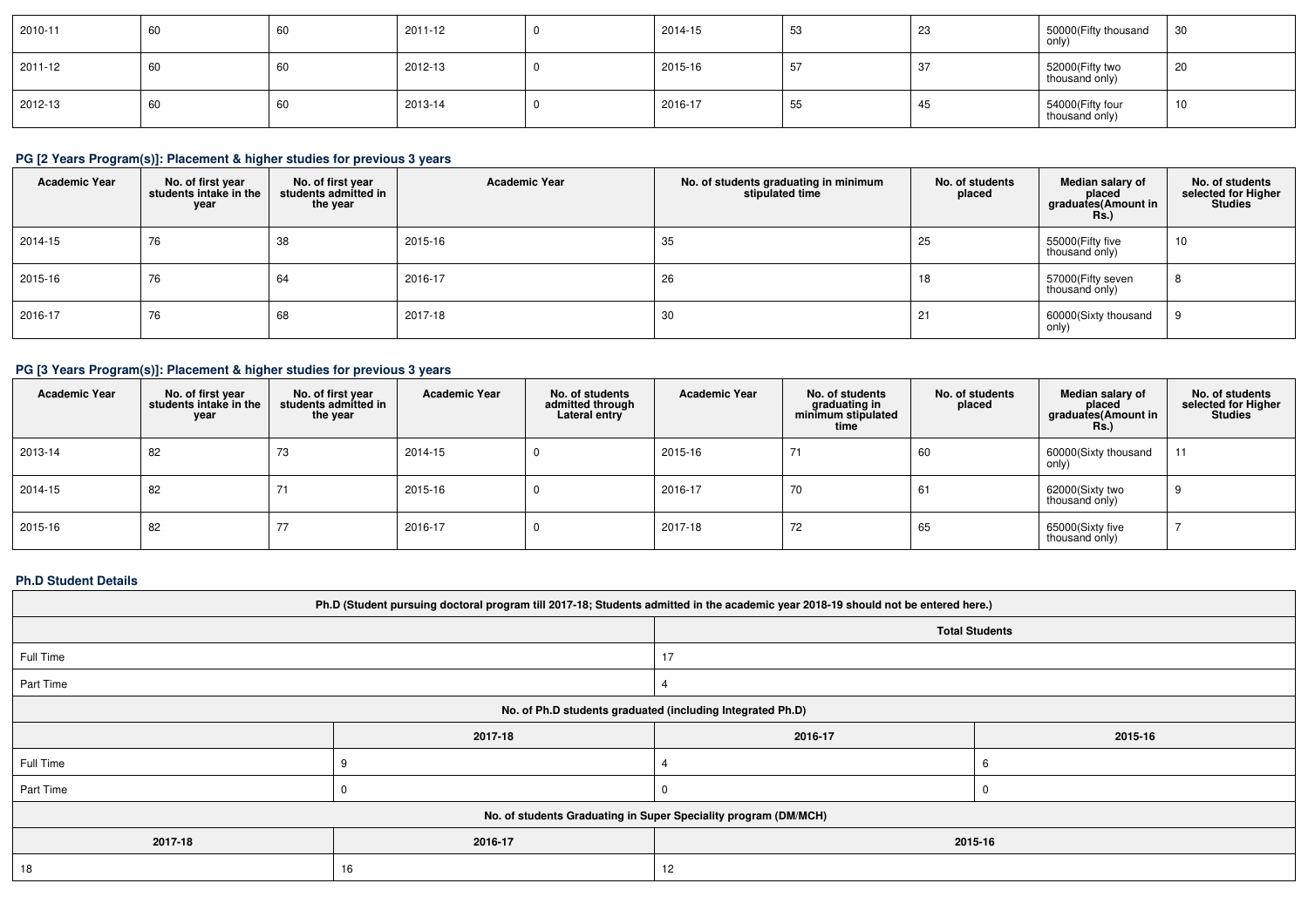### **Financial Resources: Utilised Amount for the Capital expenditure for previous 3 years**

| <b>Academic Year</b>                                                                                 | 2017-18                                                  | 2016-17                                                     | 2015-16                                                       |  |  |  |  |  |
|------------------------------------------------------------------------------------------------------|----------------------------------------------------------|-------------------------------------------------------------|---------------------------------------------------------------|--|--|--|--|--|
|                                                                                                      | <b>Utilised Amount</b>                                   | <b>Utilised Amount</b>                                      | <b>Utilised Amount</b>                                        |  |  |  |  |  |
| Annual Capital Expenditure on Academic Activities and Resources (excluding expenditure on buildings) |                                                          |                                                             |                                                               |  |  |  |  |  |
| Library                                                                                              | 10225610 (One crore two lakhs twenty five thousand six   | 10380137 (One crore three lakhs eighty thousand one hundred | 12036195 (One crore twenty lakhs thirty six thousand one      |  |  |  |  |  |
|                                                                                                      | hundred and ten only)                                    | and thirty seven only)                                      | hundred and ninety five only)                                 |  |  |  |  |  |
| New Equipment for Laboratories                                                                       | 31728036 (Three crores seventeen lakhs twenty eight      | 45272002 (Four crores fifty two lakhs seventy two thousand  | 78432689 (Seven crores eighty four lakhs thirty two thousand  |  |  |  |  |  |
|                                                                                                      | thousand and thirty six only)                            | and two only)                                               | six hundred and eighty nine only)                             |  |  |  |  |  |
| Other expenditure on creation of Capital Assets (excluding                                           | 146371727 (Fourteen crores sixty three lakhs seventy one | 128719457 (Twelve crores eighty seven lakhs nineteen        | 66873881 (Six crores sixty eight lakhs seventy three thousand |  |  |  |  |  |
| expenditure on Land and Building)                                                                    | thousand seven hundred and twenty seven only)            | thousand four hundred and fifty seven only)                 | eight hundred and eighty one only)                            |  |  |  |  |  |

# **Financial Resources: Utilised Amount for the Operational expenditure for previous 3 years**

| Academic Year                                                                                                                                      | 2017-18                                                                                                             | 2016-17                                                                                                           | 2015-16                                                                                                                   |  |  |  |  |  |
|----------------------------------------------------------------------------------------------------------------------------------------------------|---------------------------------------------------------------------------------------------------------------------|-------------------------------------------------------------------------------------------------------------------|---------------------------------------------------------------------------------------------------------------------------|--|--|--|--|--|
|                                                                                                                                                    | <b>Utilised Amount</b>                                                                                              | <b>Utilised Amount</b>                                                                                            | <b>Utilised Amount</b>                                                                                                    |  |  |  |  |  |
| <b>Annual Operational Expenditure</b>                                                                                                              |                                                                                                                     |                                                                                                                   |                                                                                                                           |  |  |  |  |  |
| Salaries (Teaching and Non Teaching staff)                                                                                                         | 1709980338 (One hundred and seventy crore ninety nine lakhs<br>eighty thousand three hundred and thirty eight only) | 1690841627 (One hundred and sixty nine crores)                                                                    | 1736229181 (One hundred and seventy three crores sixty two<br>lakhs twenty nine thousand one hundred and eighty one only) |  |  |  |  |  |
| Maintenance of Academic Infrastructure or consumables.<br>other running expenditures etc.(excluding maintenance of<br>hostels and allied services) | 1541989029 (One hundred and fifty four crores nineteen lakhs)<br>eighty nine thousand and twenty nine only)         | 1414175306 (One hundred and forty one crores forty one lakhs<br>seventy five thousand three hundred and six only) | 1242786650 (One hundred and twenty four crores twenty<br>seven lakhs eighty six thousand six hundred and fifty only)      |  |  |  |  |  |
| Seminars/Conferences/Workshops                                                                                                                     | 7800009 (Seventy eight lakhs and nine only)                                                                         | 5382666 (Fifty three lakhs eighty two thousand six hundred<br>and sixty six only)                                 | 3527088 (Thirty five lakhs twenty seven thousand and eighty<br>eight only)                                                |  |  |  |  |  |

**IPR**

| Calendar year            | 2017 | 2016 | 2015 |
|--------------------------|------|------|------|
| No. of Patents Published |      |      |      |
| No. of Patents Granted   |      |      |      |

# **Sponsored Research Details**

| <b>Financial Year</b>                    | 2017-18             | 2016-17                   | 2015-16                    |
|------------------------------------------|---------------------|---------------------------|----------------------------|
| Total no. of Sponsored Projects          | -55                 | 60                        | -50                        |
| Total no. of Funding Agencies            |                     | 39                        | -39                        |
| Total Amount Received (Amount in Rupees) | 400000000           | 290000000                 | 370000000                  |
| Amount Received in Words                 | Rupees forty crores | Rupees twenty nine crores | Rupees thirty seven crores |

# **OPD Attendance & Bed Occupancy**

| 1. Average OPD attendance in the calendar year 2017. | 1912 |
|------------------------------------------------------|------|
| 2. Average Bed Occupancy in the calendar year 2017.  |      |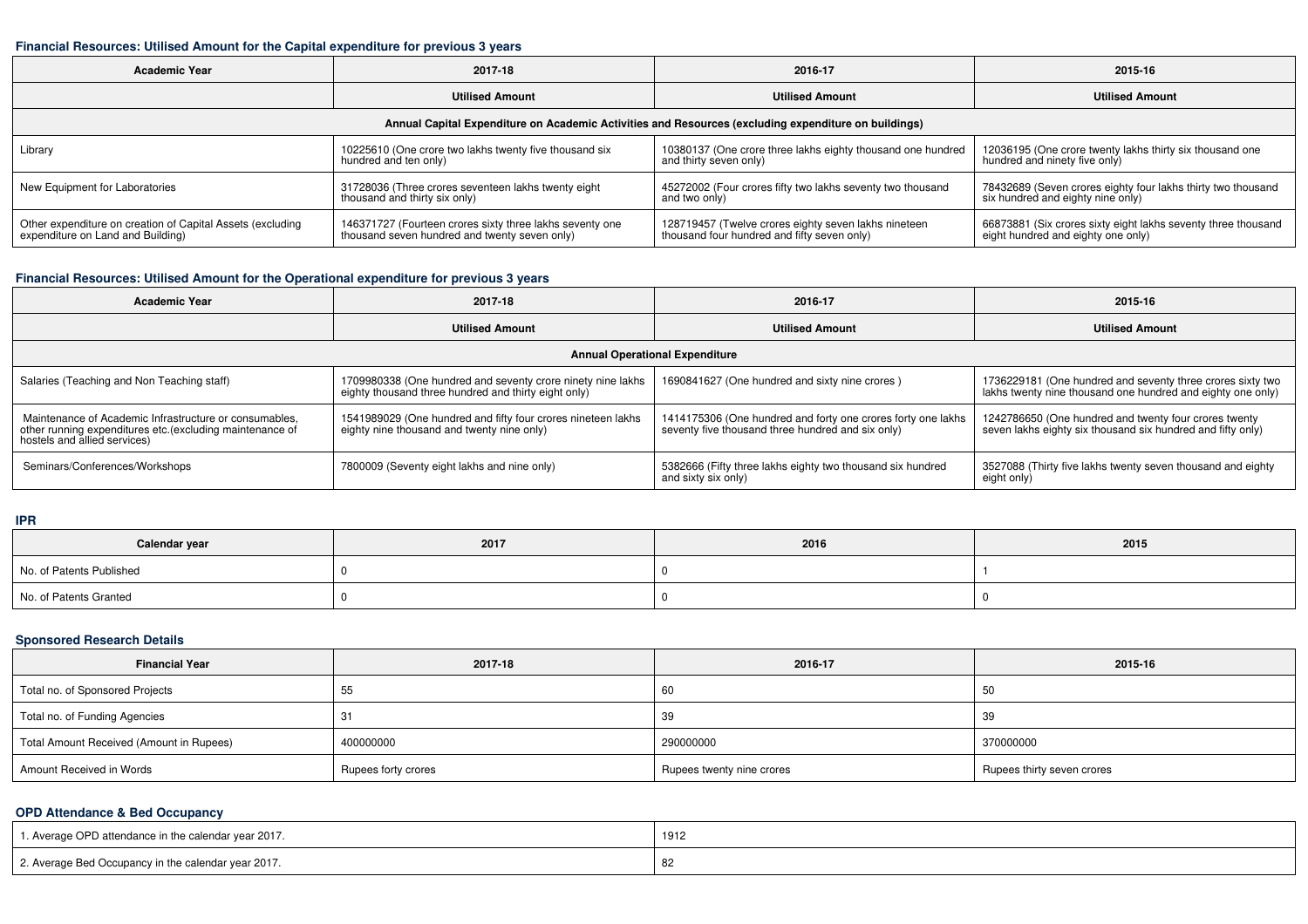### **PCS Facilities: Facilities of physically challenged students**

| 1. Do your institution buildings have Lifts/Ramps?                                                                                                        | Yes, more than 80% of the buildings |
|-----------------------------------------------------------------------------------------------------------------------------------------------------------|-------------------------------------|
| 2. Do your institution have provision for walking aids, includingwheelchairs and transportation from one building to another for<br>handicapped students? | Yes                                 |
| 3. Do your institution buildings have specially designed toilets for handicapped students?                                                                | Yes, more than 60% of the buildings |

# **Faculty Details**

| 1. How many faculty members of your institution have received highly reputed national/international awards/recognition from<br>Central government agencies in the previous year (2017-18)? |  |
|--------------------------------------------------------------------------------------------------------------------------------------------------------------------------------------------|--|
|--------------------------------------------------------------------------------------------------------------------------------------------------------------------------------------------|--|

# **Faculty Details**

| <b>Srno</b>     | Name                         | Age | Designation            | Gender | Qualification | <b>Experience (In</b><br>Months) | <b>Is Associated</b><br><b>Last Year</b> | <b>Currently</b><br>working with<br>institution? | <b>Joining Date</b> | <b>Leaving Date</b> | <b>Association type</b> |
|-----------------|------------------------------|-----|------------------------|--------|---------------|----------------------------------|------------------------------------------|--------------------------------------------------|---------------------|---------------------|-------------------------|
| $\mathbf{1}$    | ANURA V<br>KURPAD            | 59  | Professor              | Male   | Ph.D          | 420                              | Yes                                      | Yes                                              | 25-10-1983          | $\sim$              | Regular                 |
| $\overline{c}$  | <b>USHA KINI</b>             | 59  | Professor              | Female | Ph.D          | 384                              | Yes                                      | Yes                                              | 15-01-1986          | $\sim$              | Regular                 |
| $\mathbf{3}$    | <b>BALASUBRAMAN</b><br>YAM V | 55  | Professor              | Male   | M.D           | 384                              | Yes                                      | Yes                                              | 05-05-1986          | $\sim$              | Regular                 |
| $\overline{4}$  | <b>ROOPA</b><br>RAVINDRANATH | 57  | Professor              | Female | M.D           | 360                              | Yes                                      | Yes                                              | 02-04-1988          | $\sim$              | Regular                 |
| $5\phantom{.0}$ | <b>MARIO VAZ</b>             | 57  | Professor              | Male   | M.D           | 348                              | Yes                                      | Yes                                              | 15-09-1989          | $\sim$              | Regular                 |
| 6               | MURALIDHARAN<br>S            | 56  | Professor              | Male   | M.D           | 336                              | Yes                                      | Yes                                              | 10-10-1990          | $\sim$              | Regular                 |
| $\overline{7}$  | GERALDINE<br>MENEZES         | 50  | Professor              | Female | Ph.D          | 324                              | Yes                                      | Yes                                              | 06-12-1991          | $\sim$              | Regular                 |
| 8               | <b>BOBBY JOSEPH</b>          | 52  | Professor              | Male   | M.D           | 312                              | Yes                                      | Yes                                              | 02-11-1992          | $\sim$              | Regular                 |
| 9               | MARJORIE M A<br>CORREA       | 53  | Professor              | Female | M.D           | 300                              | Yes                                      | Yes                                              | 07-06-1993          | $\sim$              | Regular                 |
| 10              | ARVIND<br>KASTHURI           | 52  | Professor              | Male   | M.D           | 300                              | Yes                                      | Yes                                              | 02-07-1993          | $\sim$              | Regular                 |
| 11              | ANITA R BIJOOR               | 53  | Professor              | Female | M.D           | 300                              | Yes                                      | Yes                                              | 18-10-1993          | $\sim$              | Regular                 |
| 12              | VARGHESE P S                 | 51  | Professor              | Male   | M.D           | 300                              | Yes                                      | Yes                                              | 18-10-1993          | $\sim$              | Regular                 |
| 13              | PRITILATA ROUT               | 55  | Professor              | Female | M.D           | 264                              | Yes                                      | Yes                                              | 01-06-1996          | $\sim$              | Regular                 |
| 14              | VINOD GEORGE<br>THYKADAVIL   | 47  | Associate<br>Professor | Male   | Ph.D          | 276                              | Yes                                      | Yes                                              | 16-06-1995          | $\sim$              | Regular                 |
| 15              | TONY DAVID<br>SANJIV RAJ     | 48  | Professor              | Male   | M.D           | 276                              | Yes                                      | Yes                                              | 03-01-1995          | $\sim$              | Regular                 |
| 16              | <b>DENNIS XAVIER</b>         | 49  | Professor              | Male   | M.D           | 240                              | Yes                                      | Yes                                              | 01-07-1998          | $\sim$              | Regular                 |
| 17              | BAIJAYANTHI<br>MISHRA        | 54  | Professor              | Female | M.D           | 240                              | Yes                                      | Yes                                              | 02-11-1998          | $\sim$              | Regular                 |
| 18              | REBECCA RAJ                  | 48  | Professor              | Female | Ph.D          | 216                              | Yes                                      | Yes                                              | 15-03-2000          | $\sim$ $\sim$       | Regular                 |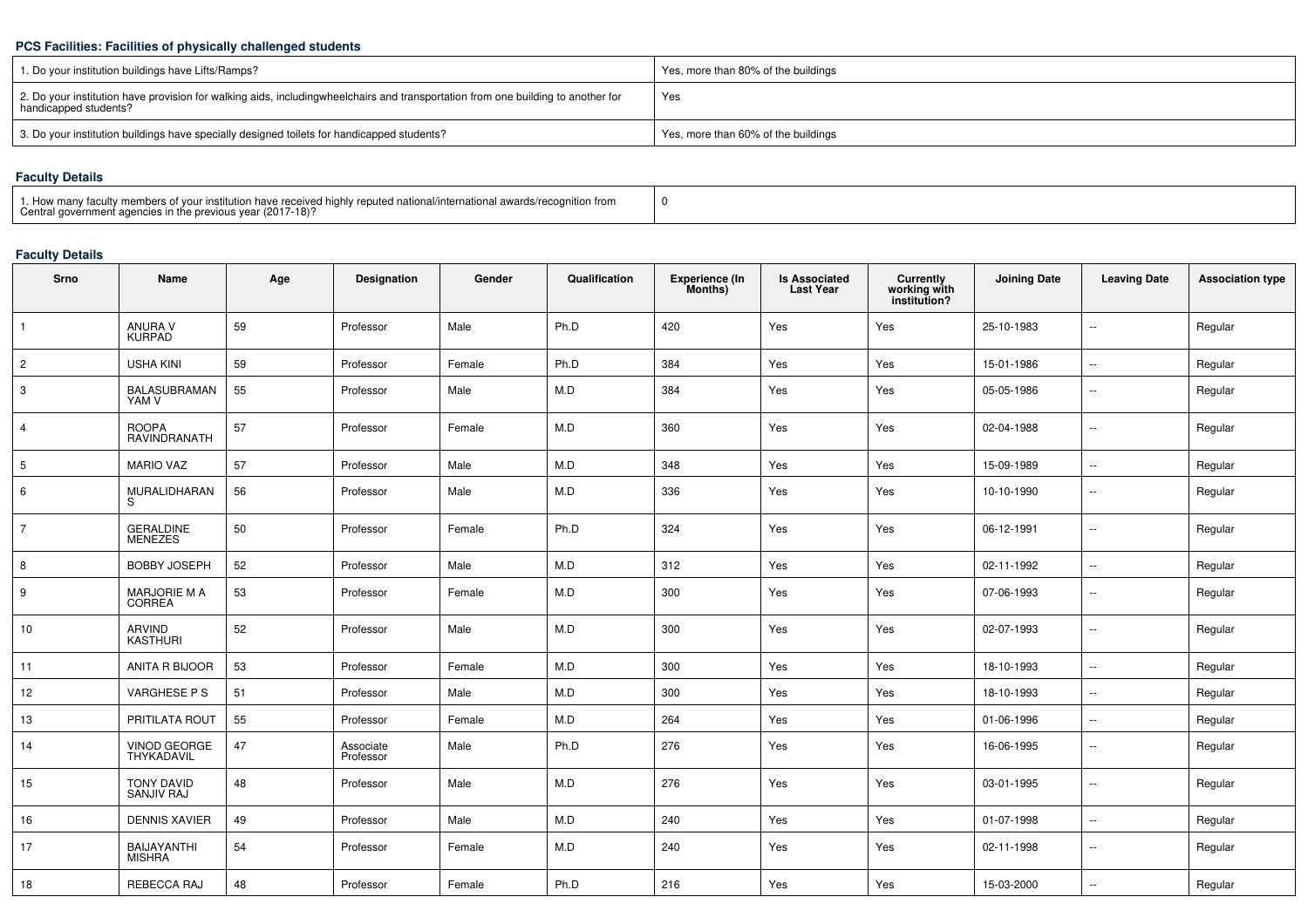| 19 | JULIAN<br>ALPHONSE<br><b>CRASTA</b> | 48 | Professor              | Female | M.D        | 204 | Yes | Yes | 15-11-1999 | $\sim$         | Regular |
|----|-------------------------------------|----|------------------------|--------|------------|-----|-----|-----|------------|----------------|---------|
| 20 | <b>SULEKHAT</b>                     | 51 | Professor              | Female | M.D        | 192 | Yes | Yes | 15-03-2001 | $\sim$         | Regular |
| 21 | RAJALAKSHMI T                       | 44 | Professor              | Female | M.D        | 216 | Yes | Yes | 16-10-2000 | $\sim$         | Regular |
| 22 | <b>SURAVI</b><br><b>MOHANTY</b>     | 48 | Associate<br>Professor | Female | <b>DNB</b> | 212 | Yes | Yes | 02-11-2000 | $\sim$         | Regular |
| 23 | <b>SAVITHA</b><br>NAGARAJ           | 50 | Professor              | Female | M.D        | 216 | Yes | Yes | 16-10-2000 | $\sim$         | Regular |
| 24 | RANJANI<br>SHAMSUNDAR               | 51 | Professor              | Female | M.D        | 216 | Yes | Yes | 16-11-2000 | $\sim$         | Regular |
| 25 | <b>AMUDHA S</b>                     | 43 | Other                  | Female | Ph.D       | 204 | Yes | Yes | 18-06-2001 | $\sim$         | Regular |
| 26 | RAMAKRISHNA<br><b>GOUD B</b>        | 45 | Professor              | Male   | M.D        | 192 | Yes | Yes | 23-09-2002 | $\sim$         | Regular |
| 27 | <b>SUCHARITA S</b>                  | 45 | Professor              | Female | M.D        | 216 | Yes | Yes | 02-09-2000 | $\sim$         | Regular |
| 28 | JAYANTHI SAVIO                      | 51 | Professor              | Female | M.D        | 180 | Yes | Yes | 16-01-2003 | $\sim$         | Regular |
| 29 | <b>SUJATHA</b><br>NARAYANAN         | 49 | Other                  | Female | M.D        | 180 | Yes | Yes | 19-04-2003 | $\sim$         | Regular |
| 30 | <b>ANURADHA</b><br>ANANTHAMURTH     | 52 | Professor              | Female | M.D        | 168 | Yes | Yes | 15-07-2004 | $\sim$         | Regular |
| 31 | <b>INCHARA Y K</b>                  | 43 | Associate<br>Professor | Female | M.D        | 168 | Yes | Yes | 15-04-2004 | $\sim$         | Regular |
| 32 | AZRA JABEEN                         | 52 | Other                  | Female | M.D        | 156 | Yes | Yes | 01-08-2005 | $\sim$         | Regular |
| 33 | <b>MARY DIAS</b>                    | 45 | Associate<br>Professor | Female | M.D        | 156 | Yes | Yes | 01-09-2005 | $\sim$         | Regular |
| 34 | NAVEEN<br>RAMESH                    | 44 | Associate<br>Professor | Male   | M.D        | 156 | Yes | Yes | 01-11-2005 | $\sim$         | Regular |
| 35 | RASHMI J<br><b>RODRIGUES</b>        | 44 | Associate<br>Professor | Female | M.D        | 156 | Yes | Yes | 01-11-2005 | $\sim$         | Regular |
| 36 | <b>DEEPTHIN</b><br>SHANBHAG         | 42 | Associate<br>Professor | Female | M.D        | 144 | Yes | Yes | 02-01-2006 | $\sim$         | Regular |
| 37 | <b>STEPHEN DAYAL</b><br>S           | 49 | Associate<br>Professor | Male   | M.D        | 144 | Yes | Yes | 02-01-2006 | $\sim$         | Regular |
| 38 | SHANKAR<br><b>NACHIKET</b>          | 42 | Associate<br>Professor | Male   | M.D        | 144 | Yes | Yes | 01-08-2006 | $\sim$         | Regular |
| 39 | YOGITHA<br>RAVINDRANATH             | 44 | Professor              | Female | M.D        | 144 | Yes | Yes | 02-01-2006 | $\sim$         | Regular |
| 40 | <b>ANURADHA S</b>                   | 47 | Assistant<br>Professor | Female | M.D        | 144 | Yes | Yes | 15-04-2006 | $\mathbb{Z}^2$ | Regular |
| 41 | PADMINI DEVI                        | 51 | Professor              | Female | M.D        | 144 | Yes | Yes | 15-06-2006 | $\mathbb{Z}^2$ | Regular |
| 42 | ATIYA REHMAN<br><b>FARUQUI</b>      | 42 | Associate<br>Professor | Female | M.D        | 144 | Yes | Yes | 01-07-2006 | $\sim$         | Regular |
| 43 | <b>MARIA PAULINE</b>                | 56 | Associate<br>Professor | Female | M.D        | 144 | Yes | Yes | 15-06-2006 | $\sim$         | Regular |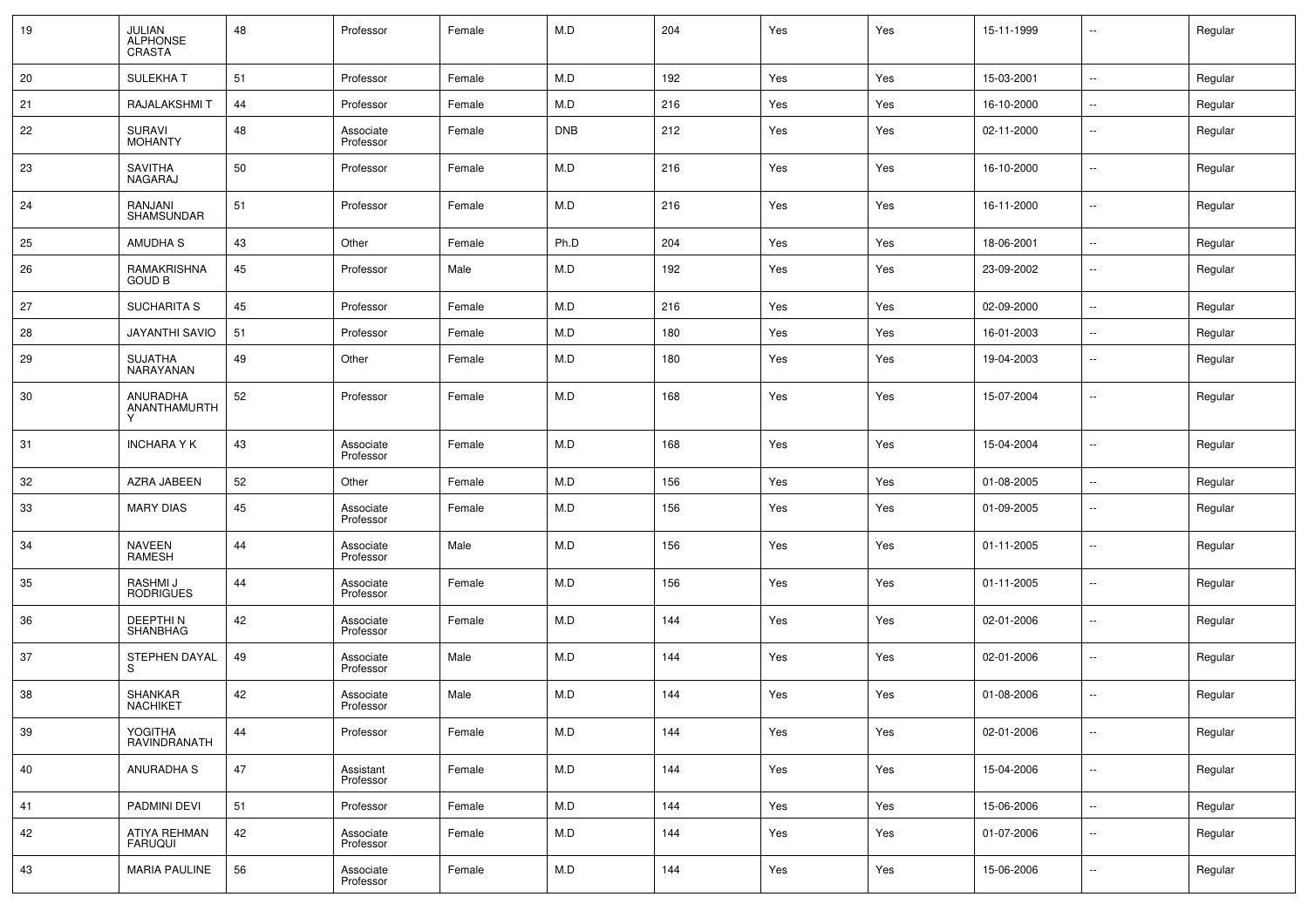| 44 | <b>TWINKLE</b><br><b>AGARWAL</b>                      | 45 | Associate<br>Professor | Female | M.D                     | 132    | Yes | Yes | 16-07-2007 | $\sim$                   | Regular |
|----|-------------------------------------------------------|----|------------------------|--------|-------------------------|--------|-----|-----|------------|--------------------------|---------|
| 45 | PRETESH<br>ROHAN KIRAN                                | 40 | Associate<br>Professor | Male   | M.D                     | 132    | Yes | Yes | 16-07-2007 | $\sim$                   | Regular |
| 46 | <b>FARAH NAAZ</b><br><b>FATHIMA</b>                   | 40 | Associate<br>Professor | Female | M.D                     | 132    | Yes | Yes | 16-08-2007 | $\sim$                   | Regular |
| 47 | <b>SMITHA MARY</b><br><b>ROCKEY</b>                   | 40 | Assistant<br>Professor | Female | M.D                     | 120    | Yes | Yes | 15-07-2008 | $\sim$                   | Regular |
| 48 | SHUBHA N<br>PRAKASH                                   | 39 | Associate<br>Professor | Female | M.D                     | 120    | Yes | Yes | 04-08-2008 | $\sim$                   | Regular |
| 49 | <b>GURU ARIBHAM</b><br><b>BHUTESH</b><br>KUMAR SHARMA | 37 | Other                  | Male   | M.Sc.(Biochemistr<br>y) | 120    | Yes | Yes | 15-12-2008 | $\mathbf{u}$             | Regular |
| 50 | <b>ASMA KAUSAR</b>                                    | 38 | Associate<br>Professor | Female | M.D                     | 108    | Yes | Yes | 15-06-2009 | u.                       | Regular |
| 51 | <b>AVITA ROSE</b><br><b>JOHNSON</b>                   | 45 | Assistant<br>Professor | Female | M.D                     | 108    | Yes | Yes | 16-02-2009 | $\mathbf{u}$             | Regular |
| 52 | <b>BETTY ALBEN</b>                                    | 48 | Other                  | Female | <b>MBBS</b>             | 108    | Yes | Yes | 02-03-2009 | $\sim$                   | Regular |
| 53 | SMITHA J S M                                          | 35 | Assistant<br>Professor | Female | Ph.D                    | 120    | Yes | Yes | 01-10-2008 | $\sim$                   | Regular |
| 54 | <b>LAKSHMITA</b>                                      | 43 | Assistant<br>Professor | Female | M.D                     | 108    | Yes | Yes | 01-07-2009 | $\mathbf{u}$             | Regular |
| 55 | <b>MANGALA RAO</b>                                    | 42 | Assistant<br>Professor | Female | M.D                     | 108    | Yes | Yes | 01-08-2009 | $\sim$                   | Regular |
| 56 | SAVITHA D                                             | 41 | Associate<br>Professor | Female | M.D                     | 120    | Yes | Yes | 15-05-2010 | $\mathbf{u}$             | Regular |
| 57 | ANITHA<br><b>DEVANATH</b>                             | 46 | Professor              | Female | M.D                     | 240    | Yes | Yes | 01-01-1998 | $\mathbf{u}$             | Regular |
| 58 | <b>JAYAKUMARIS</b>                                    | 45 | Professor              | Female | M.D                     | 168    | Yes | Yes | 01-09-2004 | $\sim$                   | Regular |
| 59 | <b>GAYATRI R</b>                                      | 39 | Assistant<br>Professor | Female | M.D                     | 96     | Yes | Yes | 15-12-2010 | $\overline{\phantom{a}}$ | Regular |
| 60 | PRAGNASHREE<br><b>MUKHOPAHYAY</b><br>A                | 32 | Other                  | Female | M.D                     | 48     | Yes | Yes | 03-11-2014 | ۰.                       | Regular |
| 61 | VANI C                                                | 34 | Other                  | Female | M.D                     | 48     | Yes | Yes | 03-11-2014 | $\mathbf{u}$             | Regular |
| 62 | <b>MAMATHA V</b>                                      | 34 | Other                  | Female | M.D                     | 48     | Yes | Yes | 19-11-2014 | $\overline{\phantom{a}}$ | Regular |
| 63 | RAJITHA K                                             | 28 | Other                  | Female | M.Sc.                   | 48     | Yes | Yes | 01-12-2014 | $\sim$                   | Regular |
| 64 | PRIYADARSHINI<br>A PADAKI                             | 32 | Other                  | Female | M.D                     | 48     | Yes | Yes | 08-12-2014 | $\sim$                   | Regular |
| 65 | SUPRIYA<br>GACHINMATH                                 | 36 | Assistant<br>Professor | Female | M.D                     | $72\,$ | Yes | Yes | 15-03-2012 | $\sim$                   | Regular |
| 66 | RENUKA<br>MALIPATEL                                   | 35 | Assistant<br>Professor | Female | M.D                     | 72     | Yes | Yes | 16-07-2016 | $\sim$                   | Regular |
| 67 | ANJALI                                                | 29 | Other                  | Female | M.D                     | $36\,$ | Yes | Yes | 17-08-2015 | $\mathbb{Z}^2$           | Regular |
| 68 | RADHIKA HEGDE                                         | 31 | Other                  | Female | M.A.(History)           | 36     | Yes | Yes | 17-08-2015 | $\sim$                   | Regular |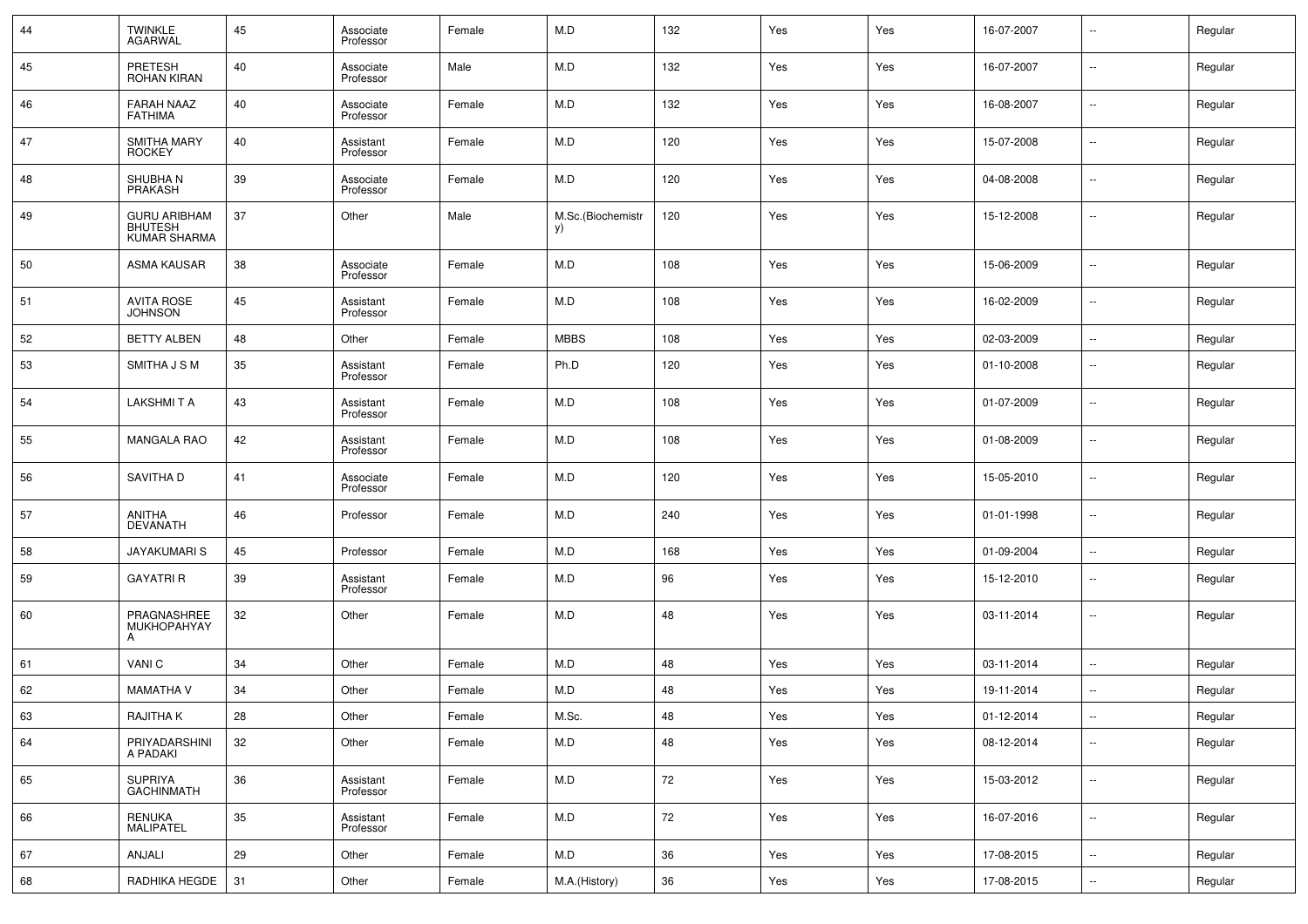| 69 | DR K S<br>VASUDEVA<br><b>UPDADHYAYA</b>         | 52 | Professor              | Male   | M.D        | 300 | Yes | Yes | 20-11-1993 | $\overline{\phantom{a}}$ | Regular |
|----|-------------------------------------------------|----|------------------------|--------|------------|-----|-----|-----|------------|--------------------------|---------|
| 70 | NANCY ANGELIN<br><b>LINCY</b>                   | 48 | Other                  | Female | M.D        | 36  | Yes | Yes | 15-09-2015 | $\sim$                   | Regular |
| 71 | <b>DEEPAK</b><br><b>KAMATH</b>                  | 34 | Assistant<br>Professor | Male   | M.D        | 36  | Yes | Yes | 01-10-2015 | $\sim$                   | Regular |
| 72 | SOWMYS S                                        | 35 | Assistant<br>Professor | Female | M.D        | 60  | Yes | Yes | 16-08-2013 | $\sim$                   | Regular |
| 73 | LATHA P JOHN                                    | 58 | Professor              | Female | M.D        | 228 | Yes | Yes | 01-09-1999 | $\sim$                   | Regular |
| 74 | SATHYANARAYA<br>NA P S                          | 52 | Professor              | Male   | M.D        | 192 | Yes | Yes | 01-04-2002 | $\overline{\phantom{a}}$ | Regular |
| 75 | <b>BHUVANA K B</b>                              | 32 | Other                  | Female | M.D        | 34  | Yes | Yes | 18-01-2016 | $\sim$                   | Regular |
| 76 | <b>GNANAPRIYA V</b>                             | 32 | Assistant<br>Professor | Female | M.D        | 60  | Yes | Yes | 16-08-2013 | $\sim$                   | Regular |
| 77 | <b>SAVITHAKS</b>                                | 50 | Professor              | Female | M.D        | 156 | Yes | Yes | 01-04-2005 | $\sim$                   | Regular |
| 78 | <b>GIRISH K S</b>                               | 34 | Assistant<br>Professor | Male   | M.D        | 38  | Yes | Yes | 14-03-2016 | $\sim$                   | Regular |
| 79 | <b>BINDU GEORGE</b>                             | 49 | Professor              | Female | M.D        | 216 | Yes | Yes | 06-07-2000 | ÷.                       | Regular |
| 80 | <b>MARIA FRANCES</b><br><b>BUKELO</b>           | 34 | Assistant<br>Professor | Female | M.D        | 60  | Yes | Yes | 01-10-2013 | $\overline{\phantom{a}}$ | Regular |
| 81 | ASHWINI<br>PRIYANKA V                           | 32 | Other                  | Female | M.D        | 32  | Yes | Yes | 01-03-2016 | $\sim$                   | Regular |
| 82 | <b>REENA NAYAR</b>                              | 56 | Professor              | Female | M.D        | 168 | Yes | Yes | 01-07-2004 | $\sim$                   | Regular |
| 83 | SHEETAL<br>CHADRASHEKAR<br><b>NAIK</b>          | 32 | Other                  | Female | M.D        | 32  | Yes | Yes | 01-03-2016 | $\overline{\phantom{a}}$ | Regular |
| 84 | <b>MOSES</b><br><b>CHARLES</b><br><b>DSOUZA</b> | 49 | Professor              | Male   | M.D        | 192 | Yes | Yes | 01-02-2006 | $\overline{\phantom{a}}$ | Regular |
| 85 | LAGOO JUI<br>YESHAVANT                          | 44 | Associate<br>Professor | Female | M.D        | 126 | Yes | Yes | 01-11-2005 | $\overline{\phantom{a}}$ | Regular |
| 86 | <b>VIKRAM M</b><br>SHIVAPPAGOUD<br>AR           | 38 | Associate<br>Professor | Male   | M.D        | 120 | Yes | Yes | 01-08-2008 | $\overline{\phantom{a}}$ | Regular |
| 87 | SURBHI GUPTA                                    | 44 | Associate<br>Professor | Female | M.D        | 108 | Yes | Yes | 19-06-2009 | $\sim$                   | Regular |
| 88 | KARTHIK JAIN M                                  | 38 | Associate<br>Professor | Male   | M.D        | 108 | Yes | Yes | 01-07-2009 | $\sim$                   | Regular |
| 89 | MANJULA DEVI                                    | 44 | Associate<br>Professor | Female | <b>DNB</b> | 108 | Yes | Yes | 22-09-2009 | $\overline{\phantom{a}}$ | Regular |
| 90 | NISCHALA DIXIT                                  | 48 | Associate<br>Professor | Female | <b>DNB</b> | 72  | Yes | Yes | 08-08-2012 | $\sim$                   | Regular |
| 91 | APOORVA N<br><b>KOTHARI</b>                     | 37 | Associate<br>Professor | Female | M.D        | 96  | Yes | Yes | 15-07-2010 | $\sim$                   | Regular |
| 92 | <b>DEEPA</b><br><b>BHASKARAN</b>                | 41 | Associate<br>Professor | Female | DNB        | 84  | Yes | Yes | 11-07-2011 | $\sim$                   | Regular |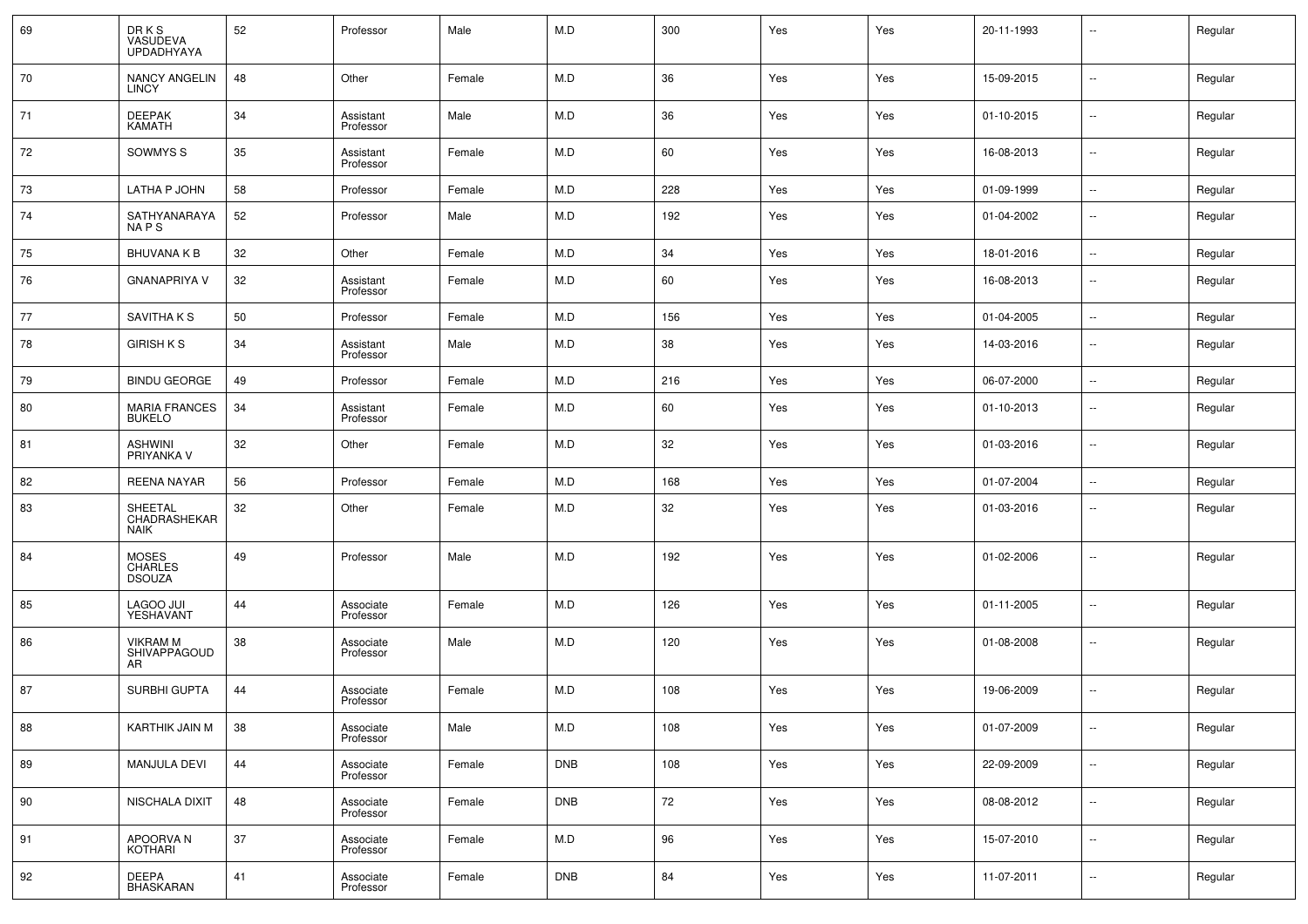| 93  | <b>RASHMI RANI</b>                                 | 43 | Associate<br>Professor | Female | <b>DNB</b>   | 72           | Yes | Yes | 15-11-2012 | $\sim$                   | Regular |
|-----|----------------------------------------------------|----|------------------------|--------|--------------|--------------|-----|-----|------------|--------------------------|---------|
| 94  | <b>ARPANA</b><br>KEDLAYA                           | 35 | Assistant<br>Professor | Female | <b>DNB</b>   | 84           | Yes | Yes | 03-01-2011 | $\sim$                   | Regular |
| 95  | SUREKHA G                                          | 34 | Assistant<br>Professor | Female | M.D          | 60           | Yes | Yes | 06-06-2013 | $\mathbf{u}$             | Regular |
| 96  | SHILPA J                                           | 37 | Assistant<br>Professor | Female | <b>DNB</b>   | 60           | Yes | Yes | 10-06-2013 | $\sim$                   | Regular |
| 97  | USHA R<br><b>SHASTRY</b>                           | 33 | Assistant<br>Professor | Female | <b>DNB</b>   | 72           | Yes | Yes | 09-02-2015 | $\overline{\phantom{a}}$ | Regular |
| 98  | <b>SHILPA</b><br><b>BHIMASEN</b><br>JOSHI          | 34 | Assistant<br>Professor | Female | <b>DNB</b>   | 12           | Yes | Yes | 01-03-2017 | $\sim$                   | Regular |
| 99  | SANGEETA DAS                                       | 41 | Assistant<br>Professor | Female | DA           | 12           | Yes | Yes | 01-08-2017 | $\mathbf{u}$             | Regular |
| 100 | <b>ANJALI TERESA</b><br><b>MATHEW</b><br>OLLAPALLY | 31 | Assistant<br>Professor | Female | M.D          | 36           | Yes | Yes | 01-09-2015 | $\overline{\phantom{a}}$ | Regular |
| 101 | THOMAS T<br>VELLAPALLY                             | 32 | Assistant<br>Professor | Male   | M.D          | 36           | Yes | Yes | 07-09-2015 | $\overline{\phantom{a}}$ | Regular |
| 102 | <b>EDZA DAVIS</b>                                  | 30 | Other                  | Female | M.D          | 24           | Yes | Yes | 01-09-2016 | $\mathbf{u}$             | Regular |
| 103 | PRIYANKA<br><b>MUNDRA</b>                          | 36 | Other                  | Female | <b>DNB</b>   | 24           | Yes | Yes | 19-12-2016 | $\sim$                   | Regular |
| 104 | <b>IFFAT SHEIK</b>                                 | 29 | Other                  | Female | <b>DNB</b>   | 12           | Yes | Yes | 15-06-2017 | $\sim$                   | Regular |
| 105 | SOWMYA SRI V                                       | 34 | Other                  | Female | <b>DNB</b>   | 12           | Yes | Yes | 15-07-2017 | $\sim$                   | Regular |
| 106 | SHUCHI MATHUR                                      | 30 | Other                  | Female | M.D          | 12           | Yes | Yes | 15-11-2017 | $\sim$                   | Regular |
| 107 | <b>SASHA MARIA</b><br><b>MENON</b>                 | 29 | Other                  | Female | M.D          | 12           | Yes | Yes | 15-11-2017 | $\overline{\phantom{a}}$ | Regular |
| 108 | SOWMYA N                                           | 30 | Other                  | Female | M.D          | 3            | Yes | Yes | 15-03-2018 | $\mathbf{u}$             | Regular |
| 109 | <b>SEENA MARENE</b><br>SOLOMON                     | 30 | Other                  | Female | M.D          |              | Yes | Yes | 16-07-2018 | $\overline{\phantom{a}}$ | Regular |
| 110 | KIRON<br><b>VARGHESE</b>                           | 59 | Professor              | Male   | DM(Medicine) | 192          | Yes | Yes | 15-01-2002 | $\overline{\phantom{a}}$ | Regular |
| 111 | SANTOSH M J                                        | 48 | Professor              | Male   | <b>DNB</b>   | 180          | Yes | Yes | 15-11-2003 | $\mathbf{u}$             | Regular |
| 112 | SRILAKSHMI M A                                     | 50 | Associate<br>Professor | Female | <b>DNB</b>   | 132          | Yes | Yes | 01-02-2007 | $\overline{\phantom{a}}$ | Regular |
| 113 | SUNIL ABHISHEK<br>B                                | 35 | Assistant<br>Professor | Male   | DM(Medicine) | $\mathbf{1}$ | Yes | Yes | 01-08-2018 | Ξ.                       | Regular |
| 114 | SUJATA RAJ                                         | 54 | Professor              | Female | M.D          | 252          | Yes | Yes | 01-12-1997 | $\overline{\phantom{a}}$ | Regular |
| 115 | MARY<br>AUGUSTINE                                  | 52 | Professor              | Female | M.D          | 228          | Yes | Yes | 15-11-1999 | $\sim$                   | Regular |
| 116 | JOHN STEPHEN<br>S                                  | 55 | Professor              | Male   | M.D          | 228          | Yes | Yes | 15-12-1999 | $\sim$                   | Regular |
| 117 | VIJAY V AITHAL                                     | 45 | Professor              | Male   | DNB          | 204          | Yes | Yes | 02-07-2001 | $\overline{\phantom{a}}$ | Regular |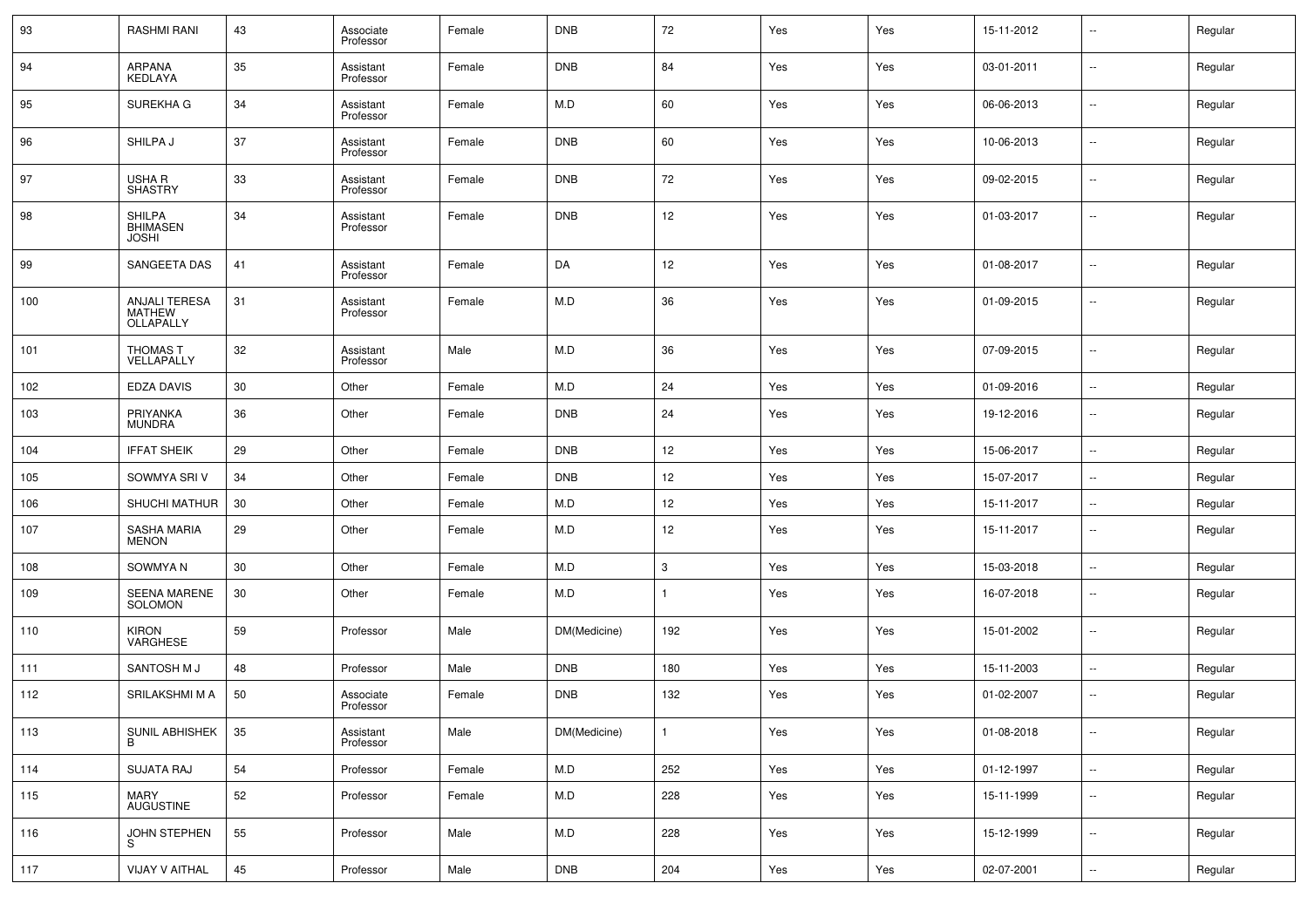| 118 | <b>ISHWARA BHAT</b>                | 45 | Professor              | Male   | M.D        | 204               | Yes | Yes | 02-07-2001 | $\overline{\phantom{a}}$ | Regular |
|-----|------------------------------------|----|------------------------|--------|------------|-------------------|-----|-----|------------|--------------------------|---------|
| 119 | <b>MERYL ANTONY</b>                | 43 | Associate<br>Professor | Female | M.D        | 156               | Yes | Yes | 01-08-2005 | Ξ.                       | Regular |
| 120 | <b>MADHUKARA J</b>                 | 44 | Associate<br>Professor | Male   | <b>DNB</b> | 144               | Yes | Yes | 15-11-2006 | Ξ.                       | Regular |
| 121 | SOWMYA<br>KAIMAL                   | 36 | Assistant<br>Professor | Female | M.D        | 96                | Yes | Yes | 15-06-2010 | Ξ.                       | Regular |
| 122 | SHUBHA B                           | 35 | Assistant<br>Professor | Female | M.D        | 108               | Yes | Yes | 16-11-2009 | Ξ.                       | Regular |
| 123 | PRATIBHA J P                       | 43 | Assistant<br>Professor | Female | <b>DNB</b> | 60                | Yes | Yes | 01-07-2013 | Ξ.                       | Regular |
| 124 | <b>SUMEDHA</b><br><b>BALLAL</b>    | 33 | Assistant<br>Professor | Female | M.D        | 48                | Yes | Yes | 25-09-2014 | Ξ.                       | Regular |
| 125 | <b>NAMITHA</b><br>CHATHRA          | 32 | Other                  | Female | M.D        | 24                | Yes | Yes | 01-06-2016 | $\overline{\phantom{a}}$ | Regular |
| 126 | <b>DIANA</b><br><b>ELIZABETH</b>   | 35 | Other                  | Female | M.D        | 24                | Yes | Yes | 02-06-2016 | Ξ.                       | Regular |
| 127 | OPHELIA<br>DSOUZA                  | 53 | Professor              | Female | <b>DNB</b> | 276               | Yes | Yes | 16-06-1995 | Ξ.                       | Regular |
| 128 | BALASUBRAMAN<br>YA A M             | 52 | Professor              | Male   | M.S        | 264               | Yes | Yes | 01-08-1996 | Ξ.                       | Regular |
| 129 | <b>ANITA ROSS</b>                  | 52 | Professor              | Female | M.S        | 264               | Yes | Yes | 01-08-1996 | Ξ.                       | Regular |
| 130 | <b>V SREENIVAS</b>                 | 50 | Professor              | Male   | M.S        | 204               | Yes | Yes | 01-09-2001 | Ξ.                       | Regular |
| 131 | RAMESH<br>ARUMUGAM                 | 44 | Professor              | Male   | M.S        | 192               | Yes | Yes | 01-10-2002 | $\mathbf{u}$             | Regular |
| 132 | NANDA KUMAR R                      | 49 | Associate<br>Professor | Male   | M.S        | 168               | Yes | Yes | 15-06-2004 | $\sim$ $\sim$            | Regular |
| 133 | SOUMYA M S                         | 39 | Associate<br>Professor | Female | M.S        | 108               | Yes | Yes | 17-08-2009 | $\mathbf{u}$             | Regular |
| 134 | PRATIBHA C B                       | 40 | Assistant<br>Professor | Female | <b>DNB</b> | 96                | Yes | Yes | 15-02-2010 | $\mathbf{u}$             | Regular |
| 135 | PENTAPATI<br>CHAITANYA             | 36 | Assistant<br>Professor | Male   | M.S        | 60                | Yes | Yes | 01-02-2013 | $\sim$ $\sim$            | Regular |
| 136 | POONAM K<br>SAIDHA                 | 47 | Assistant<br>Professor | Female | M.S        | 60                | Yes | Yes | 01-02-2013 | $\mathbf{u}$             | Regular |
| 137 | NATASHYA<br><b>HILDA RENT</b>      | 32 | Assistant<br>Professor | Female | M.S        | 48                | Yes | Yes | 01-08-2014 | $\sim$                   | Regular |
| 138 | DEEPTHI<br>SATHISH                 | 37 | Other                  | Female | M.S        | 48                | Yes | Yes | 18-06-2014 | $\sim$                   | Regular |
| 139 | JOMY GEORGE                        | 31 | Other                  | Male   | M.S        | $12 \overline{ }$ | Yes | Yes | 15-07-2017 | $\sim$                   | Regular |
| 140 | K S<br>CHANDRAMOULI                | 61 | Professor              | Male   | M.D        | 396               | Yes | Yes | 20-05-1985 | $\sim$                   | Regular |
| 141 | <b>CECIL REUBEN</b><br><b>ROSS</b> | 59 | Professor              | Male   | M.D        | 384               | Yes | Yes | 01-11-1986 | $\sim$                   | Regular |
| 142 | SEENA SANKAR                       | 47 | Professor              | Female | M.D        | 216               | Yes | Yes | 01-01-2000 | $\sim$                   | Regular |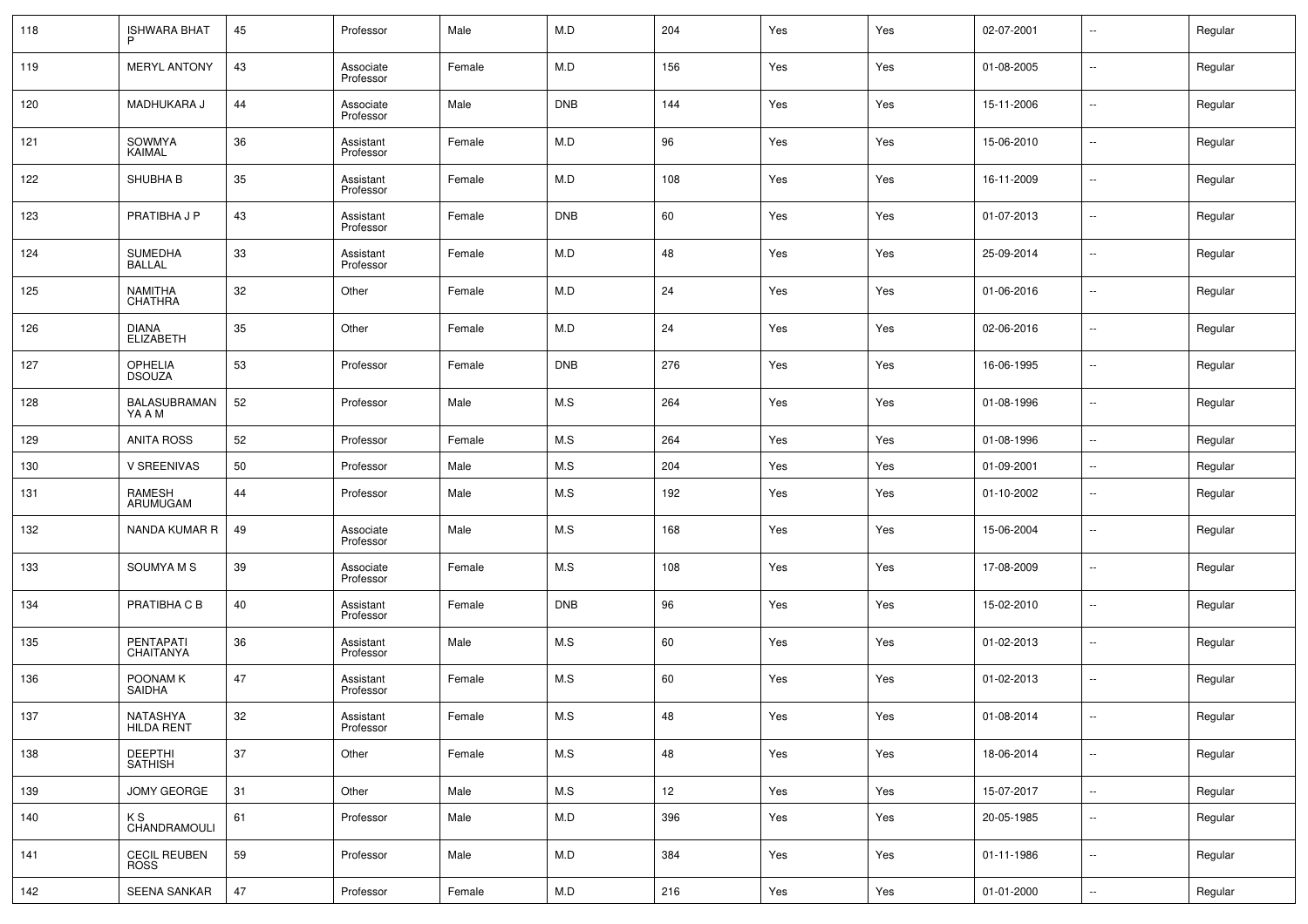| 143 | JYOTHI M<br>IDICULLA                | 53 | Professor              | Female | M.D                    | 192    | Yes | Yes | 16-10-2002 | $\ddotsc$                | Regular |
|-----|-------------------------------------|----|------------------------|--------|------------------------|--------|-----|-----|------------|--------------------------|---------|
| 144 | <b>GD RAVINDRAN</b>                 | 62 | Professor              | Male   | M.D                    | 360    | Yes | Yes | 18-05-1988 | $\ddotsc$                | Regular |
| 145 | RATNAMALA<br>CHAUDHURY              | 48 | Professor              | Female | M.D                    | 204    | Yes | Yes | 16-04-2001 | $\sim$                   | Regular |
| 146 | <b>SARA CHANDY</b><br>CHACKO        | 53 | Associate<br>Professor | Female | M.D                    | 216    | Yes | Yes | 01-07-1995 | $\sim$                   | Regular |
| 147 | SOUMYA UMESH                        | 40 | Associate<br>Professor | Female | DNB                    | 132    | Yes | Yes | 05-06-2007 | $\sim$                   | Regular |
| 148 | <b>GEETHA ANN</b><br><b>FRANCIS</b> | 43 | Associate<br>Professor | Female | M.D                    | 120    | Yes | Yes | 10-03-2008 | $\sim$                   | Regular |
| 149 | ANASUYA D S                         | 41 | Assistant<br>Professor | Female | M.D                    | 108    | Yes | Yes | 04-09-2009 | $\sim$                   | Regular |
| 150 | <b>ABDUL MATEEN</b><br>ATHAR        | 35 | Assistant<br>Professor | Male   | M.D                    | 108    | Yes | Yes | 19-09-2009 | $\sim$                   | Regular |
| 151 | SHRUTI N<br>KULKARNI                | 36 | Assistant<br>Professor | Female | <b>DNB</b>             | 96     | Yes | Yes | 01-07-2010 | $\sim$                   | Regular |
| 152 | RAGHAVENDRA<br>R                    | 32 | Assistant<br>Professor | Male   | M.D                    | 18     | Yes | Yes | 02-05-2017 | $\sim$                   | Regular |
| 153 | <b>SEJILTV</b>                      | 36 | Assistant<br>Professor | Male   | M.D                    | 60     | Yes | Yes | 16-08-2013 | $\sim$                   | Regular |
| 154 | SANJUKTHA RAO                       | 34 | Assistant<br>Professor | Female | M.D                    | 72     | Yes | Yes | 05-07-2012 | $\sim$                   | Regular |
| 155 | AYEESHA<br><b>BEGAM</b>             | 36 | Lecturer               | Female | MHA(Hospital<br>Admin) |        | Yes | Yes | 01-08-2018 | $\sim$                   | Regular |
| 156 | PRIYANKA ROY<br><b>CHOWDHURY</b>    | 36 | Assistant<br>Professor | Female | MHA(Hospital<br>Admin) |        | Yes | Yes | 16-08-2018 | $\sim$                   | Regular |
| 157 | MARILYN<br><b>DELIGHTA</b>          | 32 | Lecturer               | Female | M.D                    |        | Yes | Yes | 01-08-2018 | $\sim$                   | Regular |
| 158 | <b>HARINI</b><br>CHALLAPALLI        | 30 | Lecturer               | Female | M.D                    |        | Yes | Yes | 03-09-2018 | $\sim$                   | Regular |
| 159 | <b>TABINDA AIJAZ</b>                | 28 | Other                  | Female | M.D                    |        | Yes | Yes | 01-10-2018 | $\sim$                   | Regular |
| 160 | <b>CHITRAN</b>                      | 38 | Other                  | Female | M.D                    | 27     | Yes | Yes | 16-08-2016 | $\sim$                   | Regular |
| 161 | <b>TANIYA PINTO</b>                 | 30 | Other                  | Female | M.D                    | 27     | Yes | Yes | 16-08-2016 | $\sim$ $\sim$            | Regular |
| 162 | L N MOHAN                           | 59 | Professor              | Male   | M.S                    | 372    | Yes | Yes | 02-02-1987 | $\sim$                   | Regular |
| 163 | ARPITHA C P                         | 29 | Other                  | Female | M.D                    | $26\,$ | Yes | Yes | 22-08-2016 | $\overline{\phantom{a}}$ | Regular |
| 164 | SHYAMALA BY                         | 35 | Other                  | Female | M.D                    | 26     | Yes | Yes | 01-09-2016 | $\overline{\phantom{a}}$ | Regular |
| 165 | RAMESH L J                          | 56 | Professor              | Male   | M.S                    | 300    | Yes | Yes | 22-11-1993 | $\mathbb{Z}^2$           | Regular |
| 166 | GADADE<br>VARSHA<br>GOVINDRAO       | 35 | Other                  | Female | M.D                    | 25     | Yes | Yes | 01-10-2016 | $\sim$                   | Regular |
| 167 | ANTHONY P<br>ROZARIO                | 59 | Professor              | Male   | <b>DNB</b>             | 324    | Yes | Yes | 18-06-1991 | $\mathbb{Z}^2$           | Regular |
| 168 | MALLIKARJUNA<br>SWAMY B             | 54 | Professor              | Male   | <b>DNB</b>             | 264    | Yes | Yes | 02-09-1996 | $\overline{\phantom{a}}$ | Regular |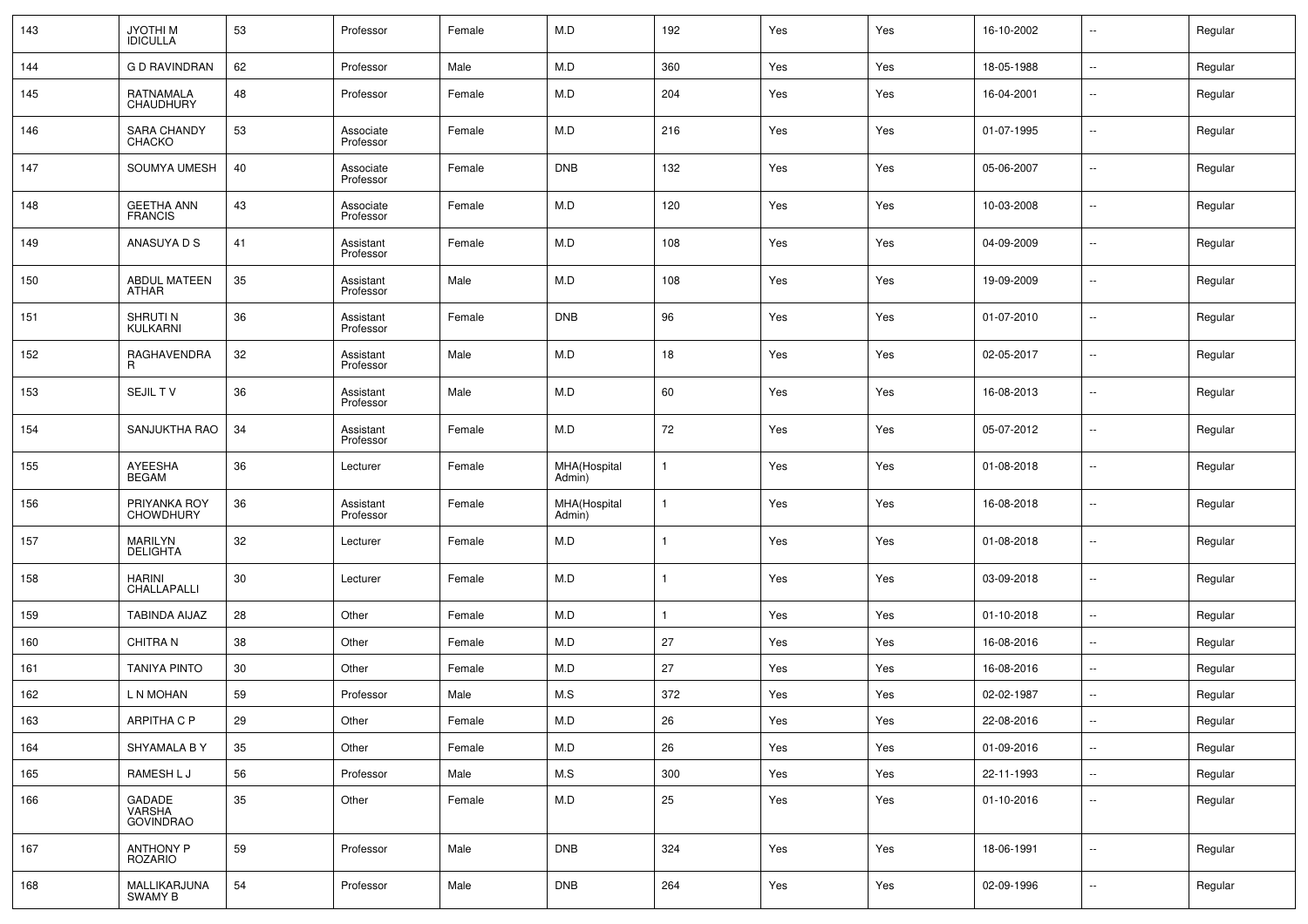| 169 | CHENNA REDDY<br><b>GANJI</b>                                     | 32 | Other                  | Male   | M.Sc (Anatomy)   | 21  | Yes | Yes | 13-02-2017 | $\mathbf{u}$             | Regular |
|-----|------------------------------------------------------------------|----|------------------------|--------|------------------|-----|-----|-----|------------|--------------------------|---------|
| 170 | SUBRAMANYAM<br>S G                                               | 53 | Professor              | Male   | M.S              | 264 | Yes | Yes | 01-08-1996 | $\mathbf{u}$             | Regular |
| 171 | JYOTHI D N                                                       | 33 | Assistant<br>Professor | Female | M.D              | 21  | Yes | Yes | 20-02-2017 | u.                       | Regular |
| 172 | <b>AMARAVATI S</b><br><b>RAJKUMAR</b>                            | 53 | Professor              | Male   | <b>DNB</b>       | 252 | Yes | Yes | 16-10-1997 | $\mathbf{u}$             | Regular |
| 173 | <b>SANJIV LEWIN</b>                                              | 54 | Professor              | Male   | M.D              | 300 | Yes | Yes | 11-06-1993 | u.                       | Regular |
| 174 | <b>PRANATHI R</b>                                                | 31 | Other                  | Female | M.D              | 17  | Yes | Yes | 01-06-2017 | $\sim$                   | Regular |
| 175 | SUDHIR NAGESH<br>PAI                                             | 47 | Professor              | Male   | M.S              | 237 | Yes | Yes | 01-02-1999 | ۰.                       | Regular |
| 176 | <b>GOVINDA</b><br>SRIDHAR                                        | 49 | Professor              | Male   | <b>DNB</b>       | 180 | Yes | Yes | 01-12-2003 | $\mathbf{u}$             | Regular |
| 177 | RAJGOPAL H P                                                     | 53 | Professor              | Male   | <b>DNB</b>       | 267 | Yes | Yes | 02-09-1996 | $\sim$                   | Regular |
| 178 | <b>NOOR</b><br><b>MOHAMED</b><br><b>SHAWNAS</b><br><b>BAHNOU</b> | 50 | Professor              | Female | <b>DNB</b>       | 36  | Yes | Yes | 03-08-2015 | ۰.                       | Regular |
| 179 | RAJA H                                                           | 40 | Associate<br>Professor | Male   | <b>DNB</b>       | 108 | Yes | Yes | 16-04-2009 | $\mathbf{u}$             | Regular |
| 180 | SRINIVASALU S                                                    | 48 | Associate<br>Professor | Male   | <b>DNB</b>       | 196 | Yes | Yes | 01-07-2002 | $\sim$                   | Regular |
| 181 | SINDHUKS                                                         | 40 | Other                  | Female | M.D              | 13  | Yes | Yes | 01-06-2017 | $\sim$                   | Regular |
| 182 | <b>ANIRUDH V</b>                                                 | 37 | Associate<br>Professor | Male   | M.S              | 108 | Yes | Yes | 15-06-2009 | $\mathbf{u}$             | Regular |
| 183 | <b>ASHITHANN</b>                                                 | 30 | Other                  | Female | M.D              | 11  | Yes | Yes | 01-07-2017 | $\overline{\phantom{a}}$ | Regular |
| 184 | PARUL JAIN                                                       | 29 | Other                  | Female | M.D              | 11  | Yes | Yes | 01-07-2017 | $\mathbf{u}$             | Regular |
| 185 | <b>BINU T KURIAN</b>                                             | 49 | Associate<br>Professor | Male   | M.S              | 148 | Yes | Yes | 01-07-2006 | $\sim$ $\sim$            | Regular |
| 186 | <b>HIMAGIRISH K</b><br>RAO                                       | 40 | Associate<br>Professor | Male   | M.Ch(Chirurgiae) | 12  | Yes | Yes | 01-06-2017 | ۰.                       | Regular |
| 187 | <b>MADAN MOHAN</b><br>M                                          | 42 | Associate<br>Professor | Male   | M.S              | 146 | Yes | Yes | 01-09-2006 | ۰.                       | Regular |
| 188 | <b>ANN SUNNY</b>                                                 | 36 | Assistant<br>Professor | Female | <b>DNB</b>       | 24  | Yes | Yes | 16-08-2012 | ۰.                       | Regular |
| 189 | <b>MAMATHA V</b>                                                 | 34 | Other                  | Female | M.D              | 44  | Yes | Yes | 19-11-2014 | μ.                       | Regular |
| 190 | CLEMENT<br>PRAKASH T J                                           | 37 | Assistant<br>Professor | Male   | $M.S$            | 60  | Yes | Yes | 17-06-2013 | $\mathbb{Z}^2$           | Regular |
| 191 | MERLYN<br>JOSEPH                                                 | 30 | Other                  | Female | M.D              | 12  | Yes | Yes | 01-08-2017 | $\sim$                   | Regular |
| 192 | NIVEDITA<br>DEVAPRASAD<br>MITTA                                  | 33 | Assistant<br>Professor | Female | M.S              | 60  | Yes | Yes | 01-07-2013 | $\mathbb{Z}^2$           | Regular |
| 193 | MARY GEORGE<br>K                                                 | 35 | Assistant<br>Professor | Female | M.D              | 60  | Yes | Yes | 04-06-2013 | $\sim$                   | Regular |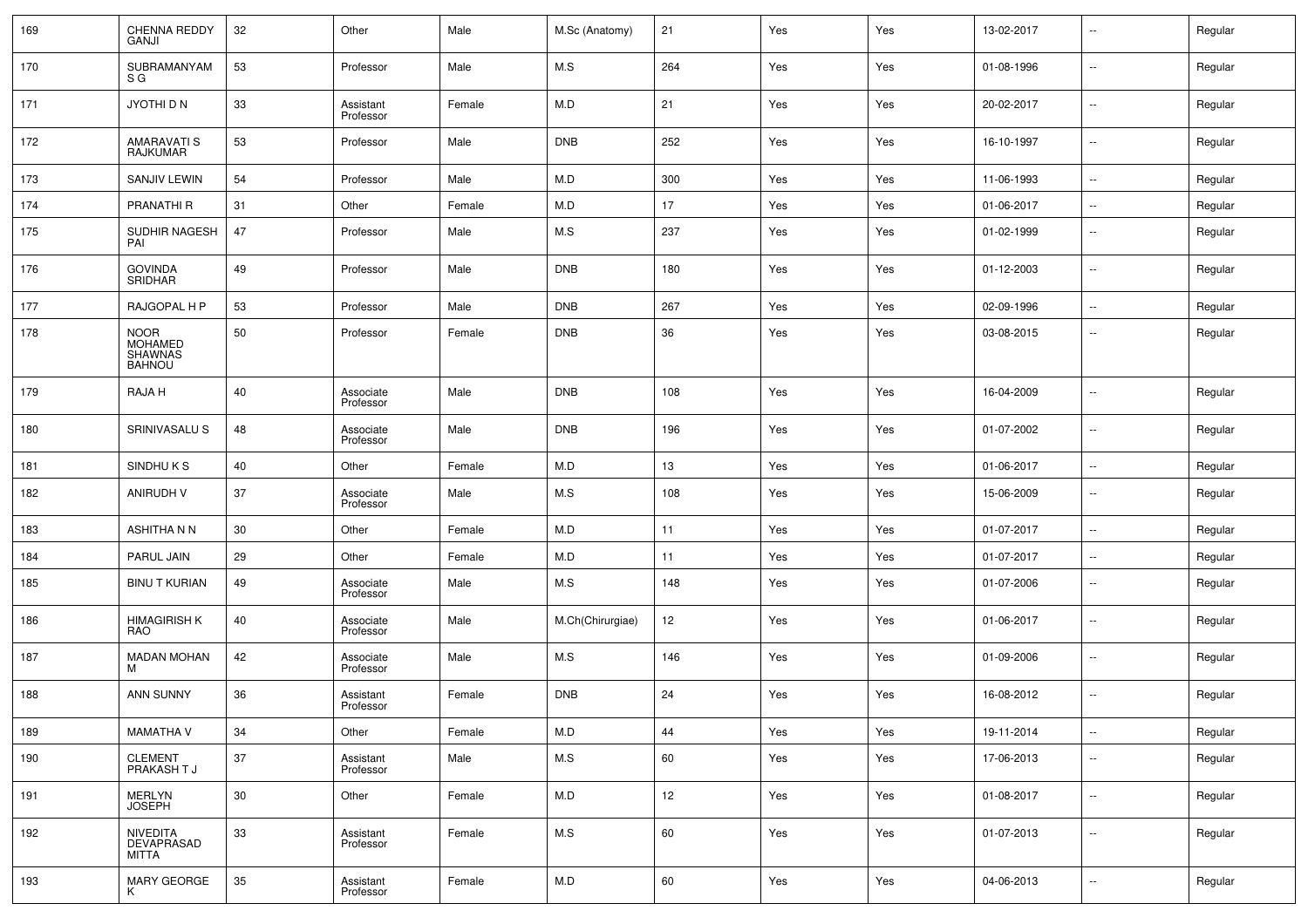| 194 | SENDHIL RAJAN                               | 32 | Assistant<br>Professor | Male   | M.Ch(Chirurgiae) | 24             | Yes | Yes | 17-11-2016 | $\mathbf{u}$             | Regular |
|-----|---------------------------------------------|----|------------------------|--------|------------------|----------------|-----|-----|------------|--------------------------|---------|
| 195 | <b>NEHA RATAN B</b>                         | 30 | Other                  | Female | M.D              | 9              | Yes | Yes | 16-10-2017 | Ξ.                       | Regular |
| 196 | SAVITHA ANN<br>SEBASTIAN                    | 35 | Assistant<br>Professor | Female | M.D              | 72             | Yes | Yes | 19-11-2012 | $\overline{\phantom{a}}$ | Regular |
| 197 | RAHUL RALPH<br><b>SIMA</b>                  | 37 | Assistant<br>Professor | Male   | <b>DNB</b>       | 36             | Yes | Yes | 11-11-2015 | Ξ.                       | Regular |
| 198 | <b>FULTON</b><br>SEBASTIAN<br><b>DSOUZA</b> | 52 | Professor              | Male   | M.D              | 228            | Yes | Yes | 03-05-1999 | Ξ.                       | Regular |
| 199 | PRIYADARSINI M                              | 30 | Other                  | Female | M.D              | 6              | Yes | Yes | 01-02-2018 | u.                       | Regular |
| 200 | KARTHIKEYAN K                               | 30 | Assistant<br>Professor | Male   | M.S              | 24             | Yes | Yes | 01-02-2016 | $\mathbf{u}$             | Regular |
| 201 | <b>GIRIDHAR A</b>                           | 32 | Assistant<br>Professor | Male   | M.S              | 24             | Yes | Yes | 03-12-2016 | Ξ.                       | Regular |
| 202 | AKSHAI C K                                  | 37 | Assistant<br>Professor | Female | M.S              | 12             | Yes | Yes | 06-02-2017 | Ξ.                       | Regular |
| 203 | <b>CHITRA</b><br><b>DINAKAR</b>             | 55 | Professor              | Female | <b>DNB</b>       | 216            | Yes | Yes | 02-09-2000 | Ξ.                       | Regular |
| 204 | <b>INDUMATHI CK</b>                         | 56 | Professor              | Female | <b>DNB</b>       | 180            | Yes | Yes | 21-08-2003 | $\sim$                   | Regular |
| 205 | <b>MATHEW DAVID</b>                         | 38 | Assistant<br>Professor | Male   | M.S              | 74             | Yes | Yes | 15-09-2012 | $\overline{\phantom{a}}$ | Regular |
| 206 | SHRUTHI H S                                 | 31 | Assistant<br>Professor | Female | M.Ch(Chirurgiae) |                | Yes | Yes | 16-07-2018 | Ξ.                       | Regular |
| 207 | CODANDA<br>BELLIAPPA<br><b>POOVAIAH</b>     | 38 | Assistant<br>Professor | Male   | <b>DNB</b>       | 23             | Yes | Yes | 01-12-2016 | Ξ.                       | Regular |
| 208 | <b>MARIO VICTOR</b><br><b>NEWTON L</b>      | 31 | Other                  | Male   | M.S              | 12             | Yes | Yes | 16-08-2017 | ۰.                       | Regular |
| 209 | <b>MARIA LORETTE</b><br>LEWIN               | 49 | Associate<br>Professor | Female | <b>DNB</b>       | 168            | Yes | Yes | 01-06-2004 | Ξ.                       | Regular |
| 210 | SHARADA PATIL                               | 39 | Other                  | Female | M.D              | 4              | Yes | Yes | 02-04-2018 | μ.                       | Regular |
| 211 | THENMOZHI N                                 | 40 | Other                  | Female | M.D              | 60             | Yes | Yes | 01-10-2013 | Ξ.                       | Regular |
| 212 | <b>JITHIN ORVILLE</b><br><b>LOBO</b>        | 34 | Assistant<br>Professor | Male   | M.S              | 57             | Yes | Yes | 17-02-2014 | ۰.                       | Regular |
| 213 | <b>JONITA EVETTE</b><br><b>FERNANDES</b>    | 34 | Other                  | Female | M.D              | 24             | Yes | Yes | 01-02-2016 | $\mathbf{u}$             | Regular |
| 214 | <b>SUHAS S KUMAR</b>                        | 30 | Other                  | Male   | M.S              | 12             | Yes | Yes | 03-10-2017 | $\sim$                   | Regular |
| 215 | SANDESH G M                                 | 32 | Assistant<br>Professor | Male   | M.S              | 15             | Yes | Yes | 01-08-2017 | н.                       | Regular |
| 216 | A V LALITHA                                 | 44 | Professor              | Female | <b>DNB</b>       | 180            | Yes | Yes | 01-04-2003 | Щ.                       | Regular |
| 217 | UTPALA UDAY                                 | 29 | Other                  | Female | M.S              | $\overline{7}$ | Yes | Yes | 15-01-2018 | $\sim$                   | Regular |
| 218 | JANANEE<br>MURALIDHARAN                     | 31 | Other                  | Female | M.D              | 12             | Yes | Yes | 17-10-2016 | $\sim$                   | Regular |
| 219 | <b>RURU RAY</b>                             | 27 | Other                  | Male   | M.S              | 1              | Yes | Yes | 16-07-2018 | $\sim$                   | Regular |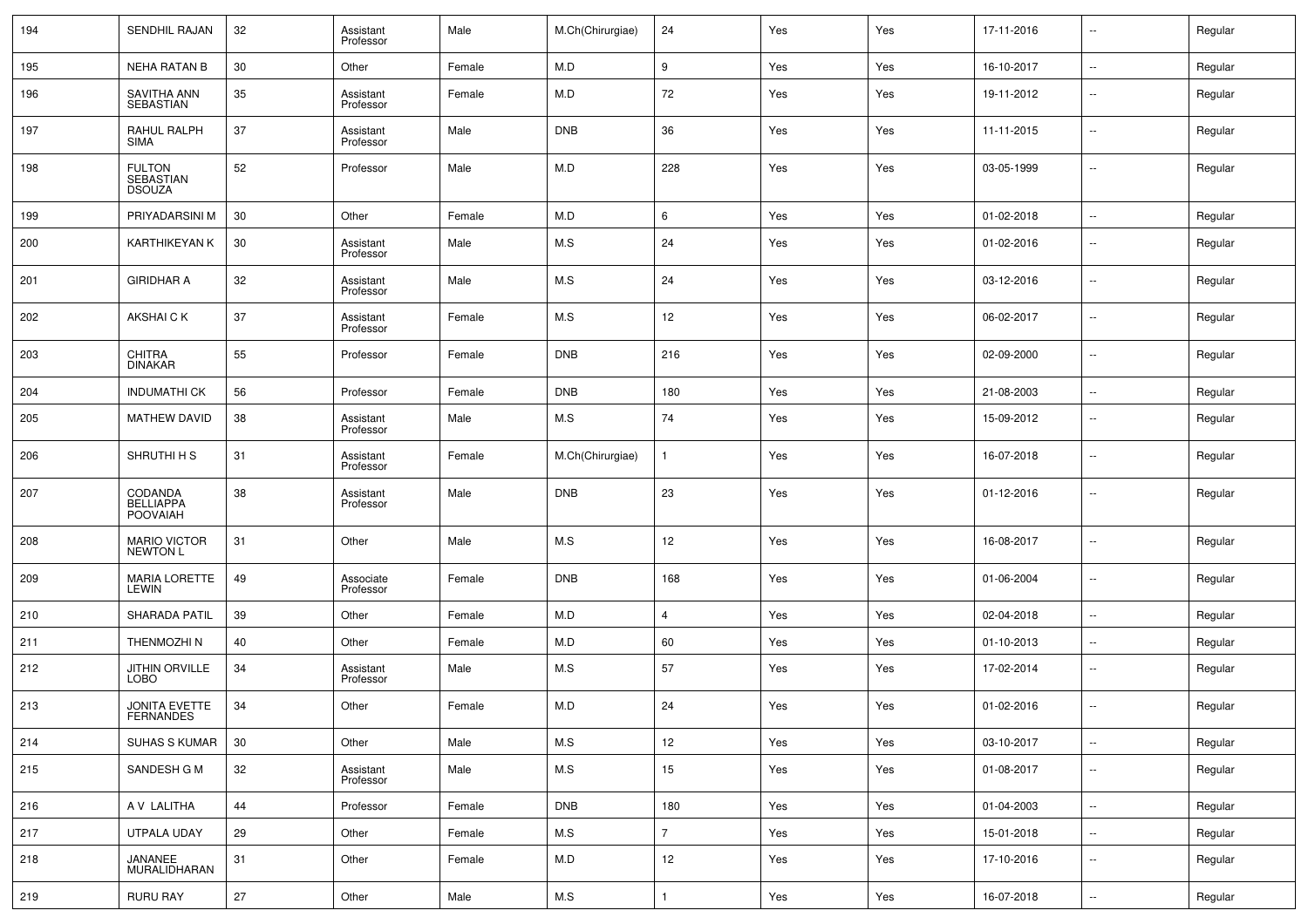| 220 | <b>MANU JACOB</b><br><b>ABRAHAM</b>       | 30 | Other                  | Male   | M.S         | 16              | Yes | Yes | 15-07-2017 | $\sim$                   | Regular |
|-----|-------------------------------------------|----|------------------------|--------|-------------|-----------------|-----|-----|------------|--------------------------|---------|
| 221 | <b>MAHESH</b><br><b>SHEKOBA</b>           | 30 | Other                  | Male   | M.S         | 16              | Yes | Yes | 15-07-2017 | $\sim$                   | Regular |
| 222 | <b>CHAITANYA H</b><br><b>BALAKRISHNAN</b> | 30 | Other                  | Male   | M.D         | 24              | Yes | Yes | 17-10-2016 | $\sim$                   | Regular |
| 223 | SUNEETHA N                                | 54 | Professor              | Female | M.D         | 259             | Yes | Yes | 01-06-1996 | $\sim$                   | Regular |
| 224 | PRIYANKA P                                | 31 | Other                  | Female | M.D         | 12              | Yes | Yes | 01-07-2017 | $\sim$                   | Regular |
| 225 | ALOK SHETTY K                             | 28 | Other                  | Male   | M.D         | 24              | Yes | Yes | 15-07-2017 | $\sim$                   | Regular |
| 226 | YAMINI PRIYA                              | 44 | Associate<br>Professor | Female | M.S         | 151             | Yes | Yes | 15-02-2005 | $\sim$                   | Regular |
| 227 | KEITHELLAKOAM<br>KIRANMALA                | 36 | Other                  | Female | M.D         | 12              | Yes | Yes | 15-07-2017 | $\sim$                   | Regular |
| 228 | <b>BHARGAVI G</b><br><b>PAWAR</b>         | 38 | Assistant<br>Professor | Female | M.S         | 103             | Yes | Yes | 11-08-2009 | $\sim$                   | Regular |
| 229 | <b>SWATI PRASAD</b>                       | 35 | Other                  | Female | M.D         |                 | Yes | Yes | 01-06-2018 | $\sim$                   | Regular |
| 230 | DR RAVI<br><b>HOISALA</b>                 | 59 | Professor              | Male   | <b>DNB</b>  | 345             | Yes | Yes | 29-01-1990 | $\overline{\phantom{a}}$ | Regular |
| 231 | <b>ASHOK M V</b>                          | 56 | Professor              | Male   | M.D         | 288             | Yes | Yes | 16-06-1994 | $\sim$                   | Regular |
| 232 | ANAND<br>PRAKASH                          | 42 | Associate<br>Professor | Male   | M.D         | 156             | Yes | Yes | 01-06-2005 | $\sim$                   | Regular |
| 233 | ANKITA CHETAN<br><b>KOTHARI</b>           | 34 | Other                  | Female | M.S         | 67              | Yes | Yes | 04-11-2013 | $\overline{\phantom{a}}$ | Regular |
| 234 | <b>SUNITA SIMON</b>                       | 52 | Professor              | Female | <b>DNB</b>  | 276             | Yes | Yes | 01-03-1995 | $\overline{\phantom{a}}$ | Regular |
| 235 | DR BABU PHILIP                            | 51 | Professor              | Male   | M.D         | 248             | Yes | Yes | 09-03-1998 | $\sim$                   | Regular |
| 236 | SUBHASHREE<br><b>KARAT</b>                | 34 | Other                  | Female | M.S         | 43              | Yes | Yes | 10-08-2015 | $\sim$                   | Regular |
| 237 | <b>BETSY MATHEW</b>                       | 59 | Professor              | Female | M.D         | 204             | Yes | Yes | 15-05-2001 | $\sim$                   | Regular |
| 238 | K SRINIVASAN                              | 62 | Professor              | Male   | M.D         | 408             | Yes | Yes | 10-09-1984 | $\sim$                   | Regular |
| 239 | ARUN GEORGE                               | 45 | Professor              | Male   | M.D         | 180             | Yes | Yes | 01-12-2003 | $\overline{\phantom{a}}$ | Regular |
| 240 | <b>S M MANOHARI</b>                       | 55 | Professor              | Female | M.D         | 180             | Yes | Yes | 13-10-2003 | $\sim$                   | Regular |
| 241 | SANDEEP S                                 | 35 | Associate<br>Professor | Male   | M.D         | 87              | Yes | Yes | 01-08-2011 | $\sim$                   | Regular |
| 242 | <b>WINSTON</b><br>PADUA                   | 32 | Other                  | Male   | M.S         | $5\phantom{.0}$ | Yes | Yes | 15-02-2018 | $\sim$                   | Regular |
| 243 | SRIRAM<br><b>SAMPATH</b>                  | 59 | Professor              | Male   | M.D         | 144             | Yes | Yes | 03-07-2006 | $\sim$                   | Regular |
| 244 | SOWMYA C                                  | 34 | Associate<br>Professor | Male   | M.D         | 84              | Yes | Yes | 02-11-2011 | $\overline{\phantom{a}}$ | Regular |
| 245 | <b>VIJAYA RAMAN</b>                       | 53 | Professor              | Female | Ph.D        | 264             | Yes | Yes | 14-03-1996 | $\mathbb{Z}^2$           | Regular |
| 246 | VANDANA<br>BHARADWAJ                      | 38 | Associate<br>Professor | Female | <b>MRCP</b> | 12              | Yes | Yes | 01-07-2017 | $\sim$                   | Regular |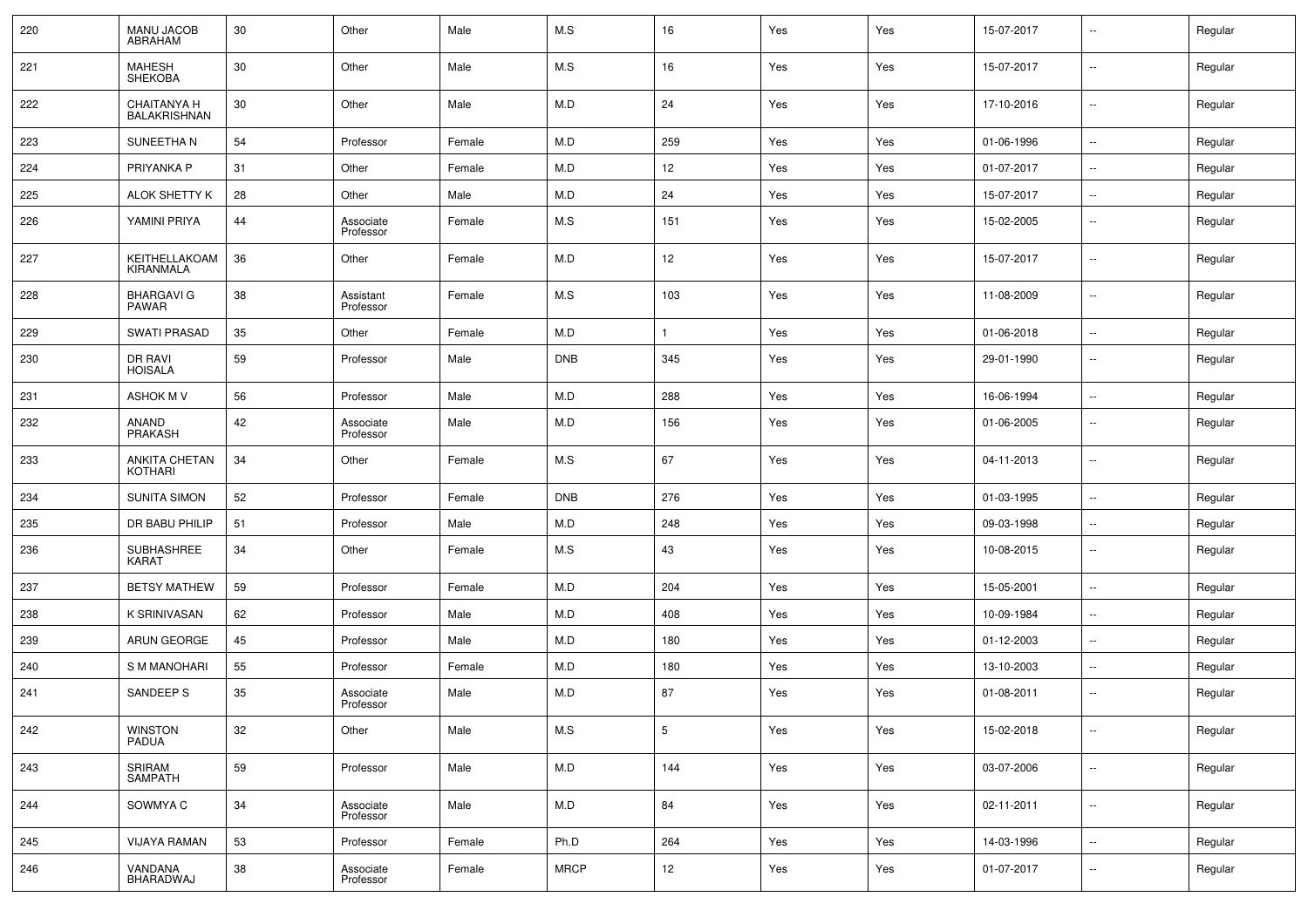| 247 | <b>VIDYA S</b>                                   | 47 | Professor              | Female | Ph.D         | 204 | Yes | Yes | 17-12-2001 | $\overline{\phantom{a}}$ | Regular |
|-----|--------------------------------------------------|----|------------------------|--------|--------------|-----|-----|-----|------------|--------------------------|---------|
| 248 | <b>BHUVANA</b><br><b>KRISHNA</b>                 | 43 | Professor              | Female | M.D          | 156 | Yes | Yes | 01-09-2005 | $\sim$                   | Regular |
| 249 | <b>FARHA</b><br><b>FURRUQH</b>                   | 35 | Assistant<br>Professor | Female | <b>DNB</b>   | 34  | Yes | Yes | 11-01-2016 | $\sim$                   | Regular |
| 250 | <b>SURIYA</b><br><b>BHOJRAJ</b><br><b>BHAGAT</b> | 35 | Other                  | Female | M.S          | 6   | Yes | Yes | 01-02-2018 | $\overline{\phantom{a}}$ | Regular |
| 251 | JOHNSON<br>PRADEEP                               | 44 | Associate<br>Professor | Male   | M.D          | 108 | Yes | Yes | 23-03-2009 | $\sim$                   | Regular |
| 252 | ABHINANDAN C<br><b>RUGE</b>                      | 32 | Assistant<br>Professor | Male   | M.D          | 20  | Yes | Yes | 15-03-2017 | $\sim$                   | Regular |
| 253 | PRIYA<br>SREEDARAN                               | 38 | Associate<br>Professor | Female | <b>DNB</b>   | 120 | Yes | Yes | 01-10-2008 | $\overline{\phantom{a}}$ | Regular |
| 254 | <b>NIDHI</b>                                     | 32 | Assistant<br>Professor | Male   | M.D          | 51  | Yes | Yes | 18-08-2014 | $\sim$ $\sim$            | Regular |
| 255 | <b>JAGADISH</b><br>CHANDRAN                      | 32 | Assistant<br>Professor | Male   | DM(Medicine) | 12  | Yes | Yes | 03-04-2017 | $\sim$                   | Regular |
| 256 | RANJINI<br>SRINIVASAN                            | 38 | Assistant<br>Professor | Female | <b>DNB</b>   | 108 | Yes | Yes | 02-02-2009 | $\sim$ $\sim$            | Regular |
| 257 | ANDREW<br>KENNETH<br><b>VASNAIK</b>              | 57 | Professor              | Male   | M.S          | 295 | Yes | Yes | 01-06-1993 | $\sim$ $\sim$            | Regular |
| 258 | <b>DHANYA</b><br>RAVINDRANATH<br>AN              | 37 | Assistant<br>Professor | Female | M.D          | 24  | Yes | Yes | 04-01-2016 | $\overline{\phantom{a}}$ | Regular |
| 259 | <b>GIRISH B</b>                                  | 36 | Other                  | Male   | <b>DNB</b>   | 17  | Yes | Yes | 15-06-2017 | $\sim$                   | Regular |
| 260 | HAVALDAR<br>AMARJA ASHOK                         | 37 | Assistant<br>Professor | Female | DM(Medicine) | 12  | Yes | Yes | 16-08-2017 | $\overline{\phantom{a}}$ | Regular |
| 261 | C S MANJOO                                       | 59 | Professor              | Female | M.S          | 343 | Yes | Yes | 13-09-1989 | $\sim$                   | Regular |
| 262 | UTTRA CHARI                                      | 36 | Assistant<br>Professor | Female | Ph.D         | 24  | Yes | Yes | 04-04-2016 | $\sim$ $\sim$            | Regular |
| 263 | <b>DEEPA SUSAN</b><br><b>JOHN</b>                | 28 | Other                  | Female | M.D          | 13  | Yes | Yes | 03-10-2017 | $\sim$ $\sim$            | Regular |
| 264 | <b>SUSHMAK</b>                                   | 38 | Assistant<br>Professor | Female | <b>DNB</b>   | 84  | Yes | Yes | 01-07-2011 | $\sim$ $\sim$            | Regular |
| 265 | <b>NATESH</b><br>PRABHU R                        | 32 | Assistant<br>Professor | Male   | DM(Medicine) | 12  | Yes | Yes | 16-08-2017 | $\sim$ $\sim$            | Regular |
| 266 | <b>USHA VASU</b>                                 | 55 | Professor              | Female | M.S          | 271 | Yes | Yes | 02-11-1995 | $\overline{\phantom{a}}$ | Regular |
| 267 | DIVYA HEGDE                                      | 31 | Assistant<br>Professor | Female | M.D          | 48  | Yes | Yes | 15-07-2014 | $\overline{\phantom{a}}$ | Regular |
| 268 | <b>GANAPATHI</b><br><b>BANTWAL</b>               | 48 | Professor              | Male   | DM(Medicine) | 208 | Yes | Yes | 05-07-2001 | $\overline{\phantom{a}}$ | Regular |
| 269 | ARUNA<br>SETHURAMAN                              | 35 | Assistant<br>Professor | Female | M.D          | 48  | Yes | Yes | 01-12-2014 | $\sim$                   | Regular |
| 270 | SALAZAR LUKE<br><b>JOSHUA</b>                    | 29 | Assistant<br>Professor | Male   | ${\sf M.D}$  | 36  | Yes | Yes | 16-12-2015 | $\overline{\phantom{a}}$ | Regular |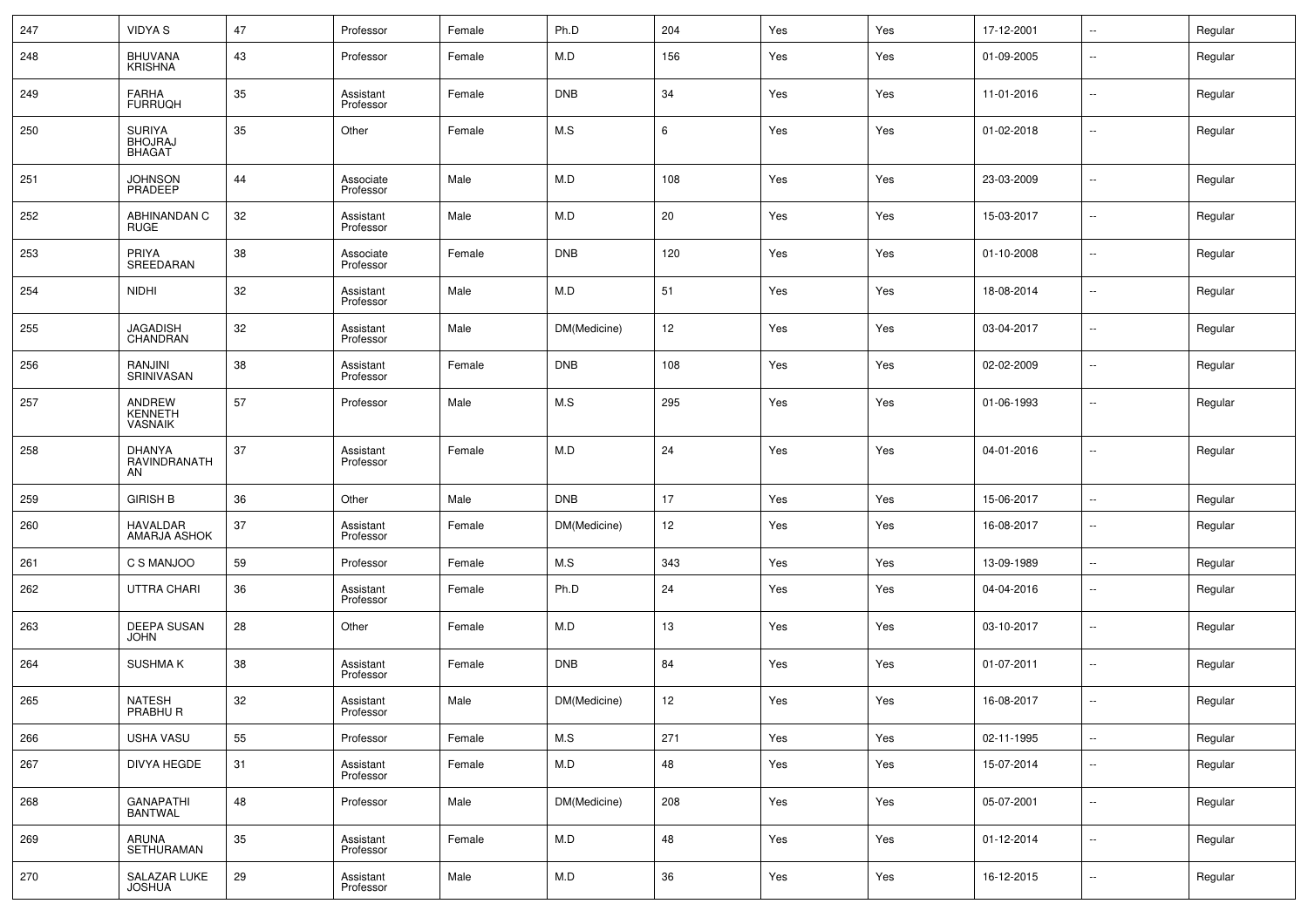| 271 | VAGEESH S<br>AYYAR               | 48 | Professor              | Male   | DM(Medicine)     | 175             | Yes | Yes | 15-04-2004 | $\sim$                   | Regular |
|-----|----------------------------------|----|------------------------|--------|------------------|-----------------|-----|-----|------------|--------------------------|---------|
| 272 | <b>RENI THOMAS</b>               | 35 | Assistant<br>Professor | Female | Ph.D             | 5               | Yes | Yes | 15-03-2018 | $\sim$                   | Regular |
| 273 | <b>BHUVANESHWA</b><br>RI S       | 35 | Other                  | Female | M.D              | 24              | Yes | Yes | 03-10-2016 | $\sim$ $\sim$            | Regular |
| 274 | BELINDA<br>GEORGE                | 40 | Professor              | Female | DM(Medicine)     | 112             | Yes | Yes | 20-07-2009 | $\sim$ $\sim$            | Regular |
| 275 | <b>AKSHITH</b><br>SHETTY BADUR   | 29 | Other                  | Male   | M.D              | $5\phantom{.0}$ | Yes | Yes | 15-03-2018 | $\sim$ $\sim$            | Regular |
| 276 | APARAJITA<br><b>AROORA</b>       | 29 | Other                  | Female | M.D              | $5\phantom{.0}$ | Yes | Yes | 15-03-2018 | $\sim$ $\sim$            | Regular |
| 277 | SHEELA C N                       | 58 | Professor              | Female | M.S              | 187             | Yes | Yes | 01-06-2002 | $\mathbb{Z}^2$           | Regular |
| 278 | <b>SUHAS</b><br>CHANDRAN         | 28 | Other                  | Male   | M.D              | 1               | Yes | Yes | 02-07-2018 | $\overline{\phantom{a}}$ | Regular |
| 279 | POORNIMA R N                     | 44 | Assistant<br>Professor | Female | <b>DNB</b>       | 36              | Yes | Yes | 16-02-2015 | $\overline{\phantom{a}}$ | Regular |
| 280 | SHALINI<br><b>PERUGU</b>         | 31 | Other                  | Female | M.D              |                 | Yes | Yes | 02-07-2018 | $\overline{\phantom{a}}$ | Regular |
| 281 | <b>ANNAMMA</b><br><b>THOMAS</b>  | 55 | Professor              | Female | M.D              | 283             | Yes | Yes | 09-05-1994 | $\overline{\phantom{a}}$ | Regular |
| 282 | <b>ISHAN</b><br><b>CHAUDHURI</b> | 29 | Other                  | Male   | M.D              | 1               | Yes | Yes | 05-07-2018 | $\overline{\phantom{a}}$ | Regular |
| 283 | L P NANDINI                      | 31 | Assistant<br>Professor | Female | DM(Medicine)     | 9               | Yes | Yes | 15-02-2018 | $\overline{\phantom{a}}$ | Regular |
| 284 | <b>SUMITHRA S</b>                | 35 | Assistant<br>Professor | Female | <b>DNB</b>       | 24              | Yes | Yes | 19-01-2016 | $\overline{\phantom{a}}$ | Regular |
| 285 | SHIRLEY<br><b>GEORGE</b>         | 59 | Professor              | Female | M.S              | 199             | Yes | Yes | 02-04-2001 | $\overline{\phantom{a}}$ | Regular |
| 286 | RAINA DSOUZA                     | 28 | Other                  | Female | M.D              | 10 <sub>1</sub> | Yes | Yes | 01-01-2018 | $\sim$ $\sim$            | Regular |
| 287 | SHASHIKALA<br>KARANTH            | 52 | Professor              | Female | M.S              | 175             | Yes | Yes | 02-05-2003 | $\sim$                   | Regular |
| 288 | ABHA RANI<br><b>KUJUR</b>        | 45 | Professor              | Female | M.Ch(Chirurgiae) | 144             | Yes | Yes | 16-08-2006 | $\sim$                   | Regular |
| 289 | <b>TARANGINI</b>                 | 34 | Assistant<br>Professor | Female | M.D              | 36              | Yes | Yes | 09-11-2015 | $\sim$                   | Regular |
| 290 | MANJULA S K                      | 50 | Professor              | Female | M.S              | 199             | Yes | Yes | 15-12-2001 | $\sim$                   | Regular |
| 291 | ALBERT NAVEEN<br>A               | 35 | Assistant<br>Professor | Male   | M.S              | $5\phantom{.0}$ | Yes | Yes | 01-06-2018 | $\sim$                   | Regular |
| 292 | SUNDER RAJ<br>ELLUR              | 42 | Professor              | Male   | M.Ch(Chirurgiae) | 132             | Yes | Yes | 15-11-2007 | $\sim$                   | Regular |
| 293 | JAYASHREE V<br>KANAVI            | 43 | Associate<br>Professor | Female | M.D              | 163             | Yes | Yes | 01-09-2004 | $\sim$                   | Regular |
| 294 | ANOOP P                          | 31 | Other                  | Male   | M.S              | 27              | Yes | Yes | 01-08-2016 | $\sim$                   | Regular |
| 295 | RAJESHWARI D                     | 57 | Assistant<br>Professor | Female | <b>FRCS</b>      | 192             | Yes | Yes | 01-02-2002 | μ.                       | Regular |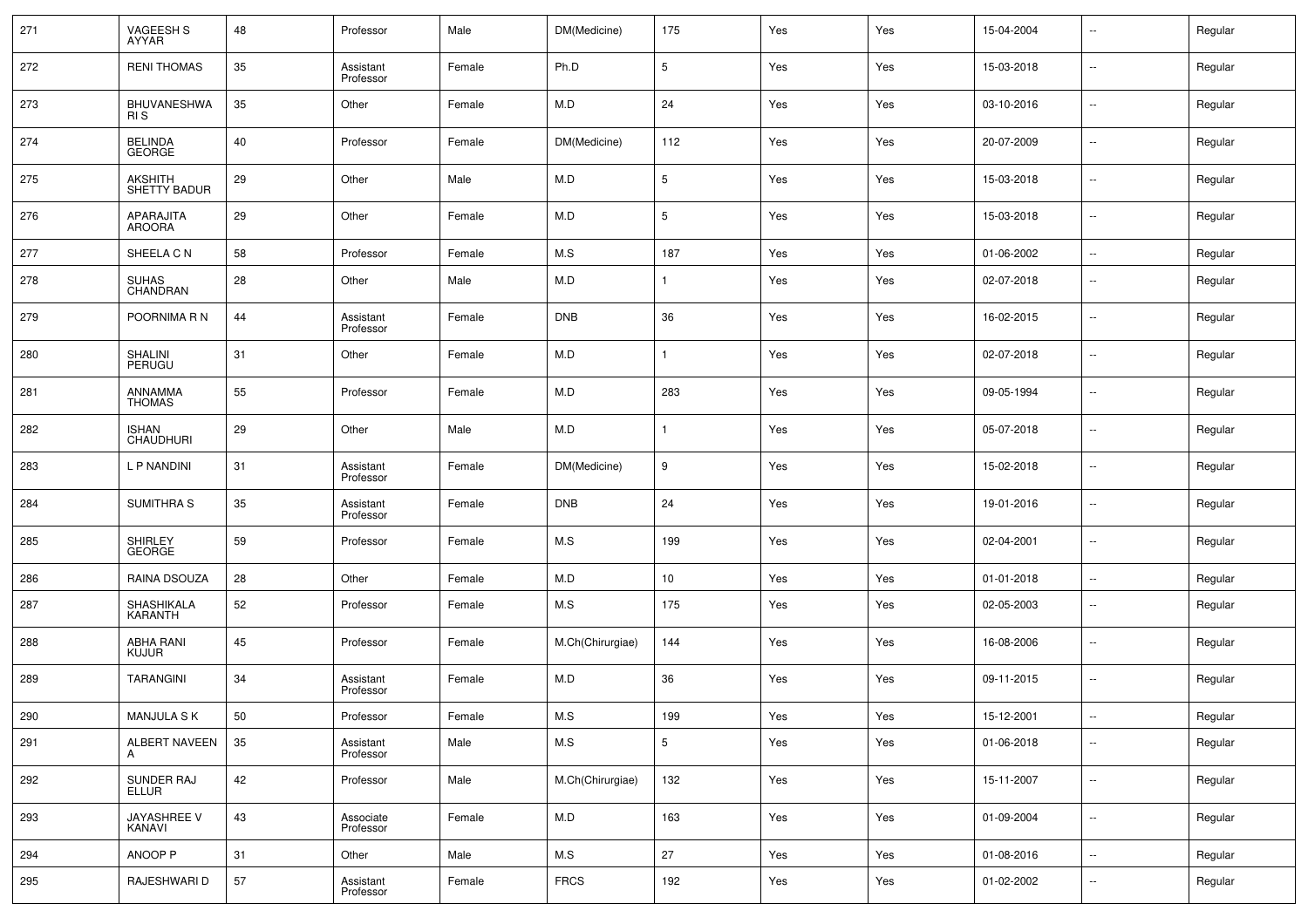| 296 | K M N VISHNU<br><b>PRIYA</b>          | 42              | Assistant<br>Professor | Female | M.D              | 151             | Yes | Yes | 01-07-2005 | Ξ.                       | Regular |
|-----|---------------------------------------|-----------------|------------------------|--------|------------------|-----------------|-----|-----|------------|--------------------------|---------|
| 297 | ANURADHA G                            | 44              | Assistant<br>Professor | Female | <b>DNB</b>       | 151             | Yes | Yes | 01-07-2005 | н.                       | Regular |
| 298 | <b>MOUNIKA</b><br><b>REDDY V</b>      | 31              | Assistant<br>Professor | Female | DM(Medicine)     | 1               | No  | Yes | 02-07-2018 | Ξ.                       | Regular |
| 299 | SHOBHA G                              | 42              | Assistant<br>Professor | Female | M.S              | 115             | Yes | Yes | 02-06-2008 | Ξ.                       | Regular |
| 300 | <b>NARENDRA SM</b>                    | 44              | Associate<br>Professor | Male   | M.Ch(Chirurgiae) | 120             | Yes | Yes | 15-09-2008 | н.                       | Regular |
| 301 | <b>NAREN</b>                          | 42              | Associate<br>Professor | Male   | M.Ch(Chirurgiae) | 120             | Yes | Yes | 01-11-2008 | μ.                       | Regular |
| 302 | NITA TRINA<br><b>DSOUZA</b>           | 34              | Other                  | Female | M.Ch(Chirurgiae) | $5\phantom{.0}$ | Yes | Yes | 15-03-2018 | н.                       | Regular |
| 303 | RAO PREETHI<br>VENKATACHALA           | 41              | Assistant<br>Professor | Female | <b>DNB</b>       | 101             | Yes | Yes | 25-08-2008 | Ξ.                       | Regular |
| 304 | S NIRMALA                             | 58              | Professor              | Female | M.D              | 24              | Yes | Yes | 06-04-2016 | μ.                       | Regular |
| 305 | DEEPA R                               | 31              | Assistant<br>Professor | Female | M.S              | 31              | Yes | Yes | 20-07-2015 | $\overline{\phantom{a}}$ | Regular |
| 306 | AVINASH HU                            | 32              | Assistant<br>Professor | Male   | M.D              | 60              | Yes | Yes | 06-06-2013 | $\overline{\phantom{a}}$ | Regular |
| 307 | SANDEEP<br><b>MUZUMDER</b>            | 37              | Assistant<br>Professor | Male   | M.D              | 48              | Yes | Yes | 05-05-2014 | $\overline{\phantom{a}}$ | Regular |
| 308 | CAROL SHAYNE<br><b>DSILVA</b>         | 33              | Assistant<br>Professor | Female | DM(Medicine)     | 12              | Yes | Yes | 01-08-2017 | ۰.                       | Regular |
| 309 | SRIRAMACHAND<br><b>RAN</b>            | 31              | Assistant<br>Professor | Male   | M.Sc.            | 24              | Yes | Yes | 01-12-2016 | Ξ.                       | Regular |
| 310 | SANDYA M R                            | 32              | Assistant<br>Professor | Female | M.S              | 27              | Yes | Yes | 15-04-2016 | $\overline{\phantom{a}}$ | Regular |
| 311 | JOHN<br>SEBASTIAN                     | 31              | Other                  | Male   | M.D              | 12              | Yes | Yes | 01-08-2017 | $\overline{\phantom{a}}$ | Regular |
| 312 | PRASHANTH<br><b>BHAT</b><br>KAINTHAJE | 29              | Other                  | Male   | M.D              | 12              | Yes | Yes | 16-08-2017 | $\overline{\phantom{a}}$ | Regular |
| 313 | <b>SUVARCHALA</b><br>KATAKAM          | 36              | Other                  | Female | M.S              | 15              | Yes | Yes | 15-04-2017 | $\overline{\phantom{a}}$ | Regular |
| 314 | MEENAKSHI<br>MENON                    | 31              | Other                  | Female | M.S              | 11              | Yes | Yes | 15-11-2017 | $\overline{\phantom{a}}$ | Regular |
| 315 | VIJAYALAXMI                           | 30 <sup>°</sup> | Other                  | Female | M.S              | 11              | Yes | Yes | 15-11-2017 | $\sim$                   | Regular |
| 316 | DIVYA K                               | 33              | Other                  | Female | M.S              | $\overline{4}$  | Yes | Yes | 15-03-2018 | $\overline{\phantom{a}}$ | Regular |
| 317 | S SITALAKSHMI                         | 54              | Professor              | Female | Ph.D             | 312             | Yes | Yes | 20-02-1992 | н.                       | Regular |
| 318 | DR SHANTHALA<br>DEVI AM               | 46              | Professor              | Female | M.D              | 240             | Yes | Yes | 01-04-1998 | н.                       | Regular |
| 319 | VANAMALA<br>ANAND A                   | 43              | Professor              | Female | M.D              | 168             | Yes | Yes | 03-02-2004 | μ.                       | Regular |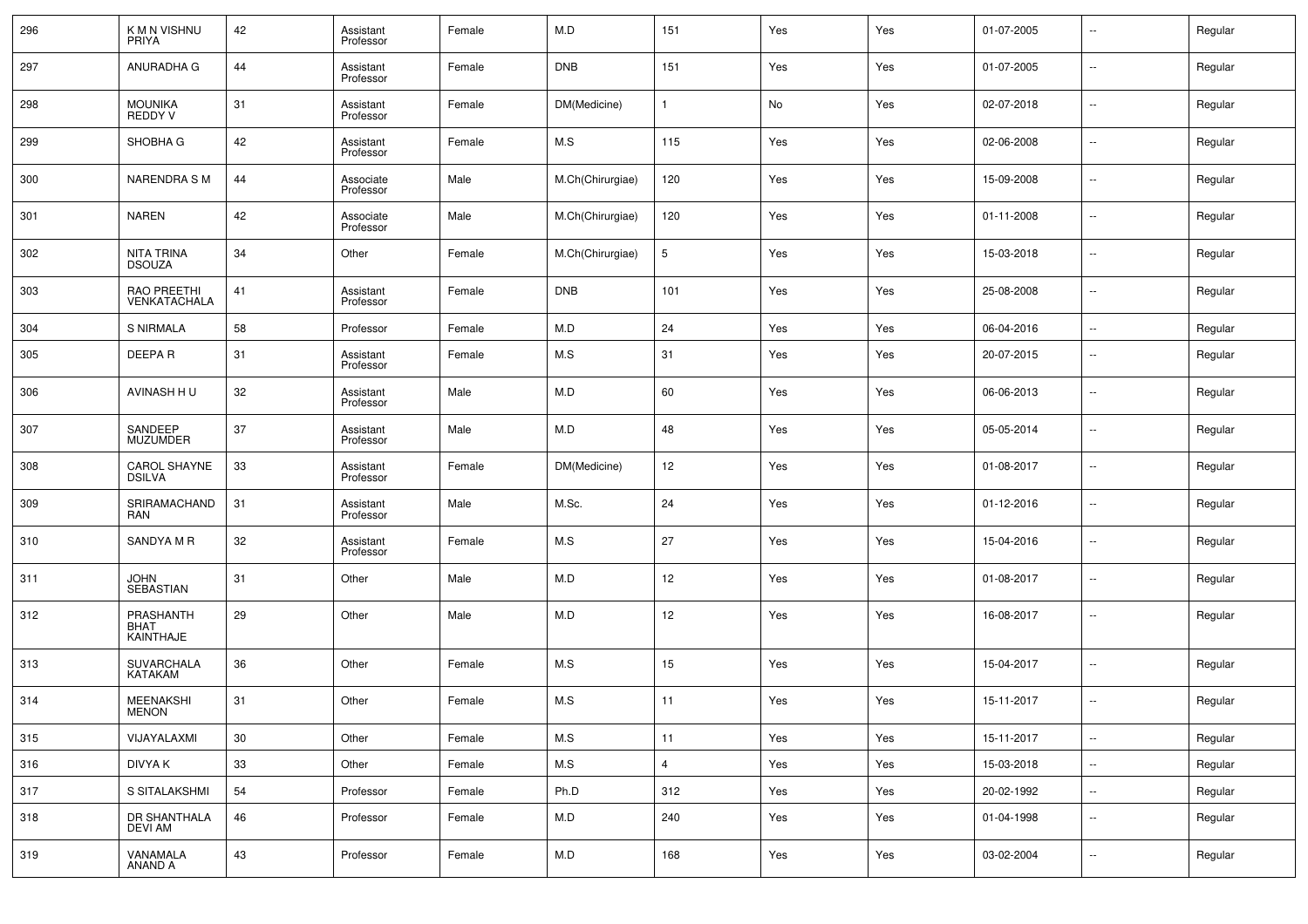| 320 | DR J LATHA<br><b>FATHIMA</b>                           | 46 | Assistant<br>Professor | Female | <b>DNB</b>   | 108               | Yes | Yes | 15-01-2009 | $\sim$         | Regular |
|-----|--------------------------------------------------------|----|------------------------|--------|--------------|-------------------|-----|-----|------------|----------------|---------|
| 321 | SHILPA KS                                              | 33 | Other                  | Female | B.Ed         | 36                | Yes | Yes | 17-08-2015 | $\mathbb{Z}^2$ | Regular |
| 322 | DR SWETA<br>SRIVATSTAVA                                | 42 | Assistant<br>Professor | Female | Ph.D         | 36                | Yes | Yes | 01-12-2015 | $\sim$         | Regular |
| 323 | ANJAN KUMAR T                                          | 32 | Other                  | Male   | <b>DNB</b>   | 24                | Yes | Yes | 10-03-2016 | $\sim$         | Regular |
| 324 | DR PARIMALA<br><b>PUTTAIAH</b>                         | 49 | Other                  | Female | <b>DCP</b>   | 156               | Yes | Yes | 01-09-2005 | $\sim$         | Regular |
| 325 | AKHILA<br>NAGARAJ                                      | 31 | Other                  | Female | M.D          | 24                | Yes | Yes | 05-05-2016 | $\sim$         | Regular |
| 326 | CHANDRAKANT                                            | 28 | Other                  | Male   | M.D          | 12                | Yes | Yes | 16-08-2017 | $\sim$         | Regular |
| 327 | <b>VIBHAVARI V</b><br>SHIRAHATTI                       | 37 | Other                  | Female | M.D          | 12                | Yes | Yes | 16-08-2017 | $\sim$         | Regular |
| 328 | DR SARITHA<br>REDDY M                                  | 35 | Other                  | Female | M.D          | 6                 | Yes | Yes | 01-02-2018 | $\sim$         | Regular |
| 329 | RUMA AGARWAL                                           | 31 | Other                  | Female | M.D          | 12                | Yes | Yes | 15-11-2017 | $\sim$         | Regular |
| 330 | <b>VEERA</b><br><b>BHARATHI</b><br><b>TULASI PENTA</b> | 29 | Other                  | Female | <b>DNB</b>   | $\overline{5}$    | No  | Yes | 01-03-2018 | $\sim$         | Regular |
| 331 | <b>MAHESH R</b>                                        | 30 | Other                  | Male   | M.D          | $5\phantom{.0}$   | No  | Yes | 01-03-2018 | $\sim$         | Regular |
| 332 | <b>AVANI HEGDE</b>                                     | 29 | Other                  | Female | M.D          | $\overline{7}$    | Yes | Yes | 15-01-2018 | $\sim$         | Regular |
| 333 | DR GANESHA                                             | 50 | Professor              | Male   | DM(Medicine) | 24                | Yes | Yes | 03-03-2016 | $\sim$         | Regular |
| 334 | <b>AARTHIB</b>                                         | 27 | Other                  | Female | <b>DNB</b>   | $\overline{4}$    | No  | Yes | 16-04-2018 | $\sim$         | Regular |
| 335 | SHAKUNTALA<br><b>MURTY K</b>                           | 54 | Professor              | Female | <b>MRCP</b>  | 204               | Yes | Yes | 09-07-2001 | $\sim$         | Regular |
| 336 | <b>SUBASH</b><br><b>CHETTRI</b>                        | 32 | Other                  | Male   | <b>DNB</b>   | $\overline{4}$    | No  | Yes | 16-04-2018 | $\sim$         | Regular |
| 337 | DHANYATHA M                                            | 28 | Other                  | Female | M.D          | $\mathbf{3}$      | No  | Yes | 02-05-2018 | $\sim$         | Regular |
| 338 | <b>GIRISH</b><br>NARAYAN                               | 40 | Associate<br>Professor | Male   | M.D          | 96                | Yes | Yes | 01-09-2010 | $\sim$         | Regular |
| 339 | ARUN<br><b>VARGHESE</b>                                | 30 | Other                  | Male   | M.D          | $\overline{2}$    | No  | Yes | 15-06-2018 | $\sim$         | Regular |
| 340 | <b>ASHISH S</b><br><b>MALLIGE</b>                      | 32 | Other                  | Male   | M.D          |                   | No  | Yes | 16-07-2018 | $\sim$         | Regular |
| 341 | SYED SAMEER<br><b>AHMED</b>                            | 31 | Assistant<br>Professor | Male   | M.D          | 24                | Yes | Yes | 01-08-2016 | $\bar{ }$      | Regular |
| 342 | <b>DR KARTHIK</b><br>REDDY C H                         | 29 | Assistant<br>Professor | Male   | M.D          | 24                | Yes | Yes | 15-09-2016 | $\bar{ }$      | Regular |
| 343 | <b>ANITHA MARY</b><br>VARGHESE                         | 32 | Assistant<br>Professor | Female | M.D          | 24                | Yes | Yes | 10-02-2016 | $\sim$         | Regular |
| 344 | NAGARAJA<br>MALLIKARJUNA                               | 30 | Assistant<br>Professor | Male   | <b>MRCP</b>  |                   | Yes | Yes | 01-07-2018 | $\sim$         | Regular |
| 345 | DR HARSHIT<br><b>MUNDRO</b>                            | 28 | Other                  | Male   | ${\sf M.D}$  | $12 \overline{ }$ | Yes | Yes | 01-07-2017 | $\sim$         | Regular |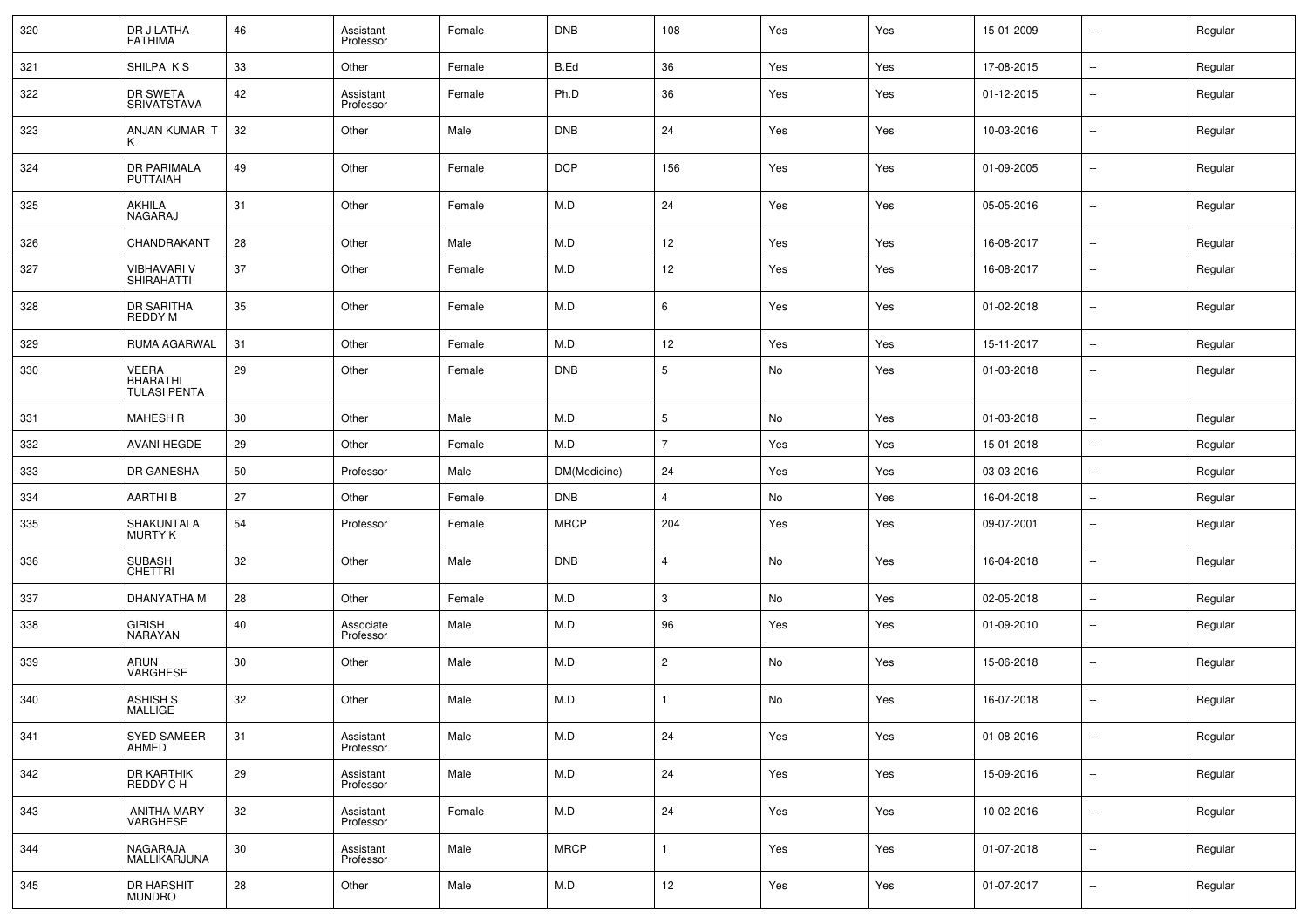| 346 | DR JOPHIN JOHN                                  | 30 | Other                  | Male   | M.D              |                   | Yes | Yes | 16-07-2018 | $\sim$                   | Regular |
|-----|-------------------------------------------------|----|------------------------|--------|------------------|-------------------|-----|-----|------------|--------------------------|---------|
| 347 | <b>GAYATRI</b><br><b>SHARMA</b>                 | 28 | Other                  | Female | <b>MBBS</b>      | 12                | Yes | Yes | 01-08-2017 | $\overline{\phantom{a}}$ | Regular |
| 348 | <b>GURU SINDHUJA</b><br>NAGARAJAN               | 30 | Other                  | Female | M.S              | $\overline{4}$    | Yes | Yes | 02-04-2018 | $\sim$                   | Regular |
| 349 | <b>NIKHITA B</b><br>VADVADGI                    | 28 | Other                  | Female | M.S              | $\overline{4}$    | Yes | Yes | 16-04-2018 | $\overline{\phantom{a}}$ | Regular |
| 350 | DR<br>PREMALATHA T<br>S                         | 49 | Associate<br>Professor | Female | <b>DNB</b>       | 156               | Yes | Yes | 15-06-2005 | $\overline{\phantom{a}}$ | Regular |
| 351 | KIRAN KULKARNI                                  | 38 | Assistant<br>Professor | Female | M.Ch(Chirurgiae) | 108               | Yes | Yes | 15-05-2009 | $\sim$                   | Regular |
| 352 | <b>GEETA</b><br><b>ACHARYA</b>                  | 38 | Assistant<br>Professor | Female | M.D              | 84                | Yes | Yes | 03-01-2011 | $\sim$                   | Regular |
| 353 | <b>BIDKAR</b><br><b>VISHAKHA</b><br>CHANDRAKANT | 36 | Other                  | Female | <b>DNB</b>       | 48                | Yes | Yes | 01-09-2014 | $\sim$                   | Regular |
| 354 | DR S D TAREY                                    | 65 | Professor              | Male   | M.D              | 72                | Yes | Yes | 15-09-2012 | $\overline{\phantom{a}}$ | Regular |
| 355 | SHOBHA N NAIR                                   | 51 | Associate<br>Professor | Female | M.Sc.            | 120               | Yes | Yes | 15-05-2008 | $\sim$                   | Regular |
| 356 | DR RENUKA S<br>PAI                              | 47 | Other                  | Female | DA               | 12                | Yes | Yes | 16-06-2017 | $\sim$                   | Regular |
| 357 | <b>HARSHAD C</b><br>DEVARBHAVI                  | 53 | Professor              | Male   | <b>DNB</b>       | 264               | Yes | Yes | 07-06-1996 | $\sim$                   | Regular |
| 358 | MALLIKARJUN                                     | 45 | Professor              | Male   | DM(Medicine)     | 132               | Yes | Yes | 15-09-2007 | $\sim$                   | Regular |
| 359 | DR BALAJI G                                     | 37 | Assistant<br>Professor | Male   | DM(Medicine)     | 36                | Yes | Yes | 05-10-2015 | $\sim$                   | Regular |
| 360 | DR SYED<br><b>SHAFIQ</b>                        | 42 | Assistant<br>Professor | Male   | DM(Medicine)     | 12                | Yes | Yes | 18-01-2017 | $\overline{\phantom{a}}$ | Regular |
| 361 | SHUBHA A M                                      | 43 | Professor              | Female | M.Ch(Chirurgiae) | 132               | Yes | Yes | 15-03-2007 | $\sim$                   | Regular |
| 362 | PRASANNA<br><b>KUMAR A R</b>                    | 42 | Associate<br>Professor | Male   | M.Ch(Chirurgiae) | 96                | Yes | Yes | 02-08-2010 | $\overline{\phantom{a}}$ | Regular |
| 363 | KIRAN M                                         | 41 | Associate<br>Professor | Male   | M.Ch(Chirurgiae) | 60                | Yes | Yes | 16-08-2013 | $\sim$ $\sim$            | Regular |
| 364 | RAJ KIRAN RAJU<br>S                             | 34 | Assistant<br>Professor | Male   | M.Ch(Chirurgiae) | 24                | Yes | Yes | 16-08-2016 | $\sim$                   | Regular |
| 365 | JOYCE V<br>CHACKO                               | 36 | Other                  | Female | <b>BPT</b>       | 60                | Yes | Yes | 15-07-2013 | $\sim$                   | Regular |
| 366 | THOMAS<br>MATHEW                                | 44 | Professor              | Male   | DM(Medicine)     | 168               | Yes | Yes | 02-11-2004 | $\mathbb{Z}^2$           | Regular |
| 367 | GOSALA R K<br>SARMA                             | 48 | Professor              | Male   | DM(Medicine)     | 230               | Yes | Yes | 06-09-1999 | $\overline{\phantom{a}}$ | Regular |
| 368 | SHALINI<br>GAJANAN<br><b>HEGDE</b>              | 32 | Assistant<br>Professor | Female | M.Ch(Chirurgiae) | $12 \overline{ }$ | Yes | Yes | 16-08-2017 | $\sim$                   | Regular |
| 369 | RAGHUNANDAN<br><b>NADIG</b>                     | 44 | Associate<br>Professor | Male   | <b>DNB</b>       | 213               | Yes | Yes | 01-02-2001 | $\sim$                   | Regular |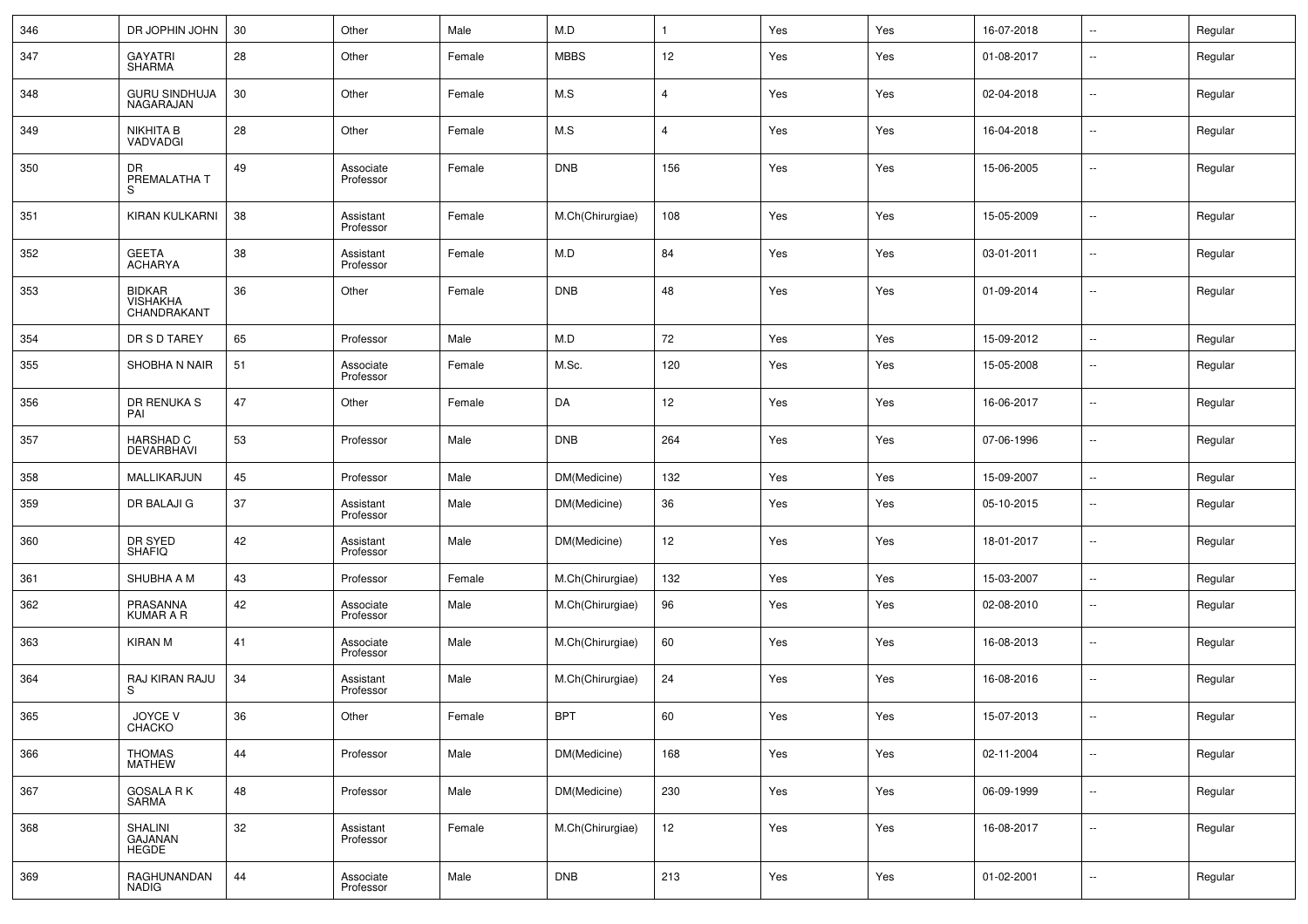| 370 | <b>SAGAR BADACHI</b>               | 33 | Assistant<br>Professor | Male   | DM(Medicine) | 26              | Yes | Yes | 12-09-2016 | $\overline{\phantom{a}}$ | Regular |
|-----|------------------------------------|----|------------------------|--------|--------------|-----------------|-----|-----|------------|--------------------------|---------|
| 371 | AKASH M AWATI                      | 32 | Assistant<br>Professor | Male   | DM(Medicine) | 25              | Yes | Yes | 01-10-2016 | $\overline{\phantom{a}}$ | Regular |
| 372 | D K<br><b>UMASHANKAR</b>           | 29 | Other                  | Male   | M.S          | 5               | Yes | Yes | 01-03-2018 | $\overline{\phantom{a}}$ | Regular |
| 373 | DELON SNEHAL<br>DSOUZA             | 33 | Assistant<br>Professor | Female | DM(Medicine) | 24              | Yes | Yes | 02-11-2017 | $\overline{\phantom{a}}$ | Regular |
| 374 | SREEKAR<br><b>BALASUNDARAM</b>     | 45 | Professor              | Male   | <b>DNB</b>   | 36              | Yes | Yes | 06-04-2015 | Ξ.                       | Regular |
| 375 | <b>AMRUTHA AVATI</b>               | 32 | Other                  | Female | M.D          | 40              | Yes | Yes | 22-07-2015 | $\sim$                   | Regular |
| 376 | MR P IMMANUEL<br>ABRAHAM           | 38 | Other                  | Male   | <b>BPT</b>   | 60              | Yes | Yes | 15-07-2013 | ۰.                       | Regular |
| 377 | SUMAN RAO P N                      | 44 | Professor              | Female | DM(Medicine) | 164             | Yes | Yes | 15-03-2005 | Ξ.                       | Regular |
| 378 | CHANDRAKALA<br><b>BS</b>           | 46 | Associate<br>Professor | Female | <b>DNB</b>   | 208             | Yes | Yes | 16-07-2001 | ۰.                       | Regular |
| 379 | <b>SURYA KANT</b><br><b>CHUBEY</b> | 51 | Professor              | Male   | <b>DNB</b>   | 144             | Yes | Yes | 22-05-2006 | $\mathbf{u}$             | Regular |
| 380 | SAUDAMINI<br><b>VIJAY NESARGI</b>  | 40 | Associate<br>Professor | Female | <b>DNB</b>   | 44              | Yes | Yes | 02-03-2015 | $\mathbf{u}$             | Regular |
| 381 | SASHIDHAR A                        | 33 | Associate<br>Professor | Male   | DM(Medicine) | 50              | Yes | Yes | 01-09-2014 | $\mathbf{u}$             | Regular |
| 382 | <b>BHARATHI B</b>                  | 32 | Assistant<br>Professor | Female | DM(Medicine) | 26              | Yes | Yes | 23-09-2016 | $\mathbf{u}$             | Regular |
| 383 | <b>HEMAD</b>                       | 29 | Other                  | Female | M.D          | 11              | Yes | Yes | 16-12-2017 | u.                       | Regular |
| 384 | S RENUKA                           | 58 | Professor              | Female | <b>DNB</b>   | 276             | Yes | Yes | 26-06-1995 | $\overline{\phantom{a}}$ | Regular |
| 385 | <b>KALAIARASI K</b>                | 29 | Other                  | Female | M.D          | 10 <sub>1</sub> | Yes | Yes | 15-01-2018 | Ξ.                       | Regular |
| 386 | RAVI PRAKASH D                     | 48 | Professor              | Male   | DNB          | 192             | Yes | Yes | 01-07-2002 | u.                       | Regular |
| 387 | PRASHANT G<br>KEDLAYA              | 45 | Professor              | Male   | <b>DNB</b>   | 168             | Yes | Yes | 15-06-2004 | $\overline{\phantom{a}}$ | Regular |
| 388 | ARPANA A<br><b>IYENGAR</b>         | 46 | Professor              | Female | M.D          | 225             | Yes | Yes | 01-02-2000 | ۰.                       | Regular |
| 389 | ANIL<br>VASUDEVAN                  | 46 | Professor              | Male   | <b>DNB</b>   | 110             | Yes | Yes | 01-09-2009 | $\overline{\phantom{a}}$ | Regular |
| 390 | <b>LIMESH M</b>                    | 38 | Assistant<br>Professor | Male   | <b>DNB</b>   | 36              | Yes | Yes | 02-12-2015 | $\overline{\phantom{a}}$ | Regular |
| 391 | PRIYA<br>JOSEPHINE PAIS            | 42 | Associate<br>Professor | Female | DM(Medicine) | 62              | Yes | Yes | 02-09-2013 | щ.                       | Regular |
| 392 | KURIAN<br>ZACHARIAH                | 55 | Professor              | Male   | M.D          | 260             | Yes | Yes | 02-11-1996 | щ.                       | Regular |
| 393 | RAVINDRA<br>MUKUNDA                | 42 | Assistant<br>Professor | Male   | M.D          | $\overline{2}$  | Yes | Yes | 15-06-2018 | $\sim$                   | Regular |
| 394 | RAJALAKSHMI H                      | 53 | Professor              | Female | M.D          | 200             | Yes | Yes | 02-11-2001 | $\mathbb{Z}^2$           | Regular |
| 395 | NIDHI RAWAT                        | 37 | Assistant<br>Professor | Female | <b>DNB</b>   | 35              | Yes | Yes | 01-08-2015 | Ξ.                       | Regular |